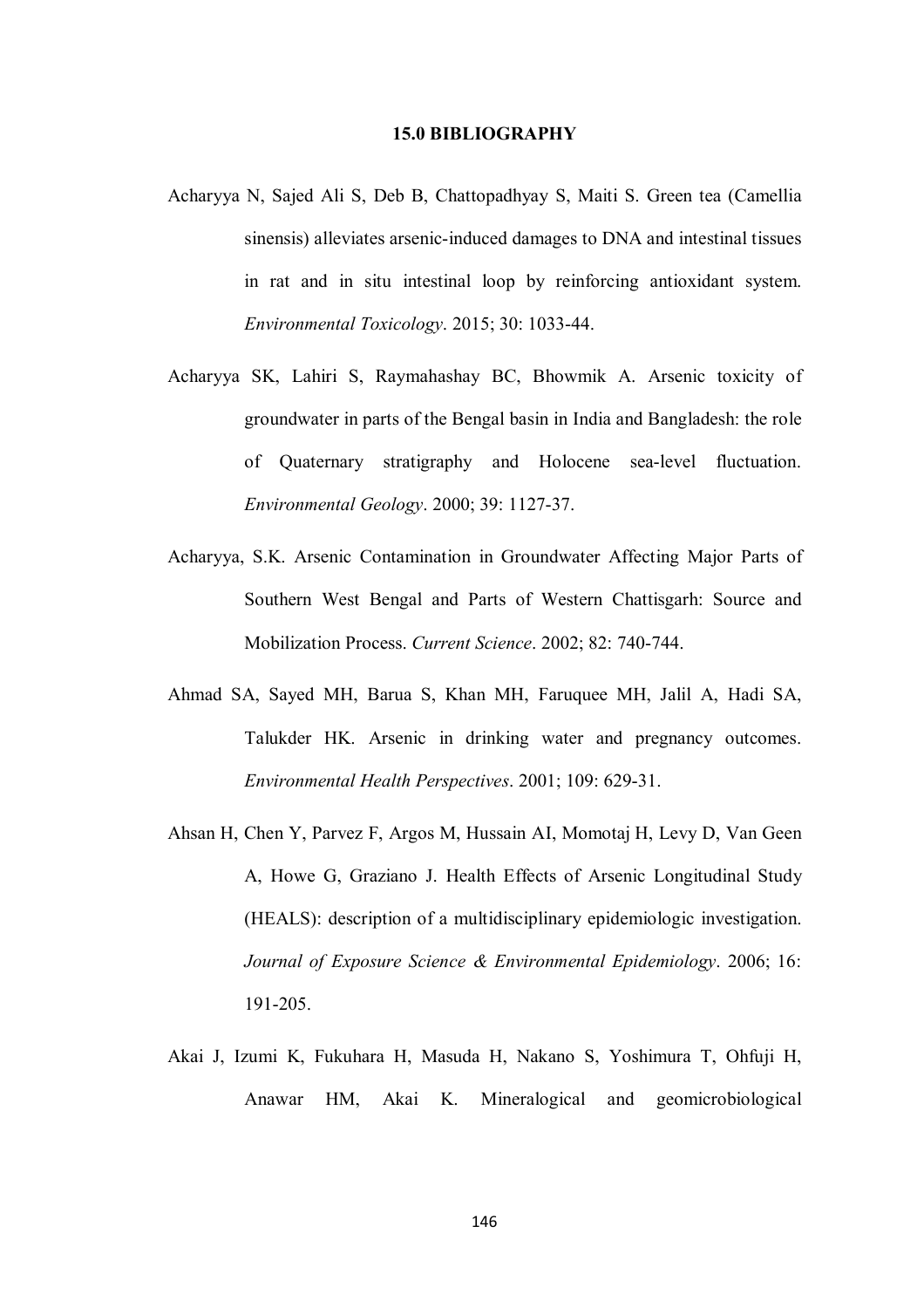investigations on groundwater arsenic enrichment in Bangladesh. *Applied Geochemistry*. 2004; 19: 215-30.

- Allain CC, Poon LS, Chan CS, Richmond W, Fu PC. Enzymatic determination of total serum cholesterol. *ClinIcal Chemistry.* 1974; 20: 470-5.
- Andersen CY, Ezcurra D. Human steroidogenesis: implications for controlled ovarian stimulation with exogenous gonadotropins. *Reproductive Biology and Endocrinology*. 2014; 12: 128.
- Andres E, Serraj K. Optimal management of pernicious anemia. *Journal of Blood Medicine*. 2012; 3: 97.
- Argos M, Kibriya MG, Parvez F, Jasmine F, Rakibuz-Zaman M, Ahsan H. Gene expression profiles in peripheral lymphocytes by arsenic exposure and skin lesion status in a Bangladeshi population. *Cancer Epidemiology and Prevention Biomarkers*. 2006; 15: 1367-75.
- Armstrong CW, Stroube RB, Rubio T, Siudyla EA, Miller GB. Outbreak of fatal arsenic poisoning caused by contaminated drinking water. *Archives of Environmental Health: An International Journal*. 1984; 39: 276-9.
- Ashraf, A.M.., Harvey, C.F., Swartz, C.H., Badruzzaman, A.B.M., Keon-Blute, N., Yu, W.,. Arsenic mobility and groundwater extraction in Bangladeshi aquifer. *Science*. 2002; 298: 1602-6.
- Avani G, Rao MV. Genotoxic effects in human lymphocytes exposed to arsenic and vitamin A. *Toxicology in vitro*. 2007; 21: 626-31.
- Bae YS, Oh H, Rhee SG, Do Yoo Y. Regulation of reactive oxygen species generation in cell signaling. *Molecules and Cells*. 2011; 32: 491-509.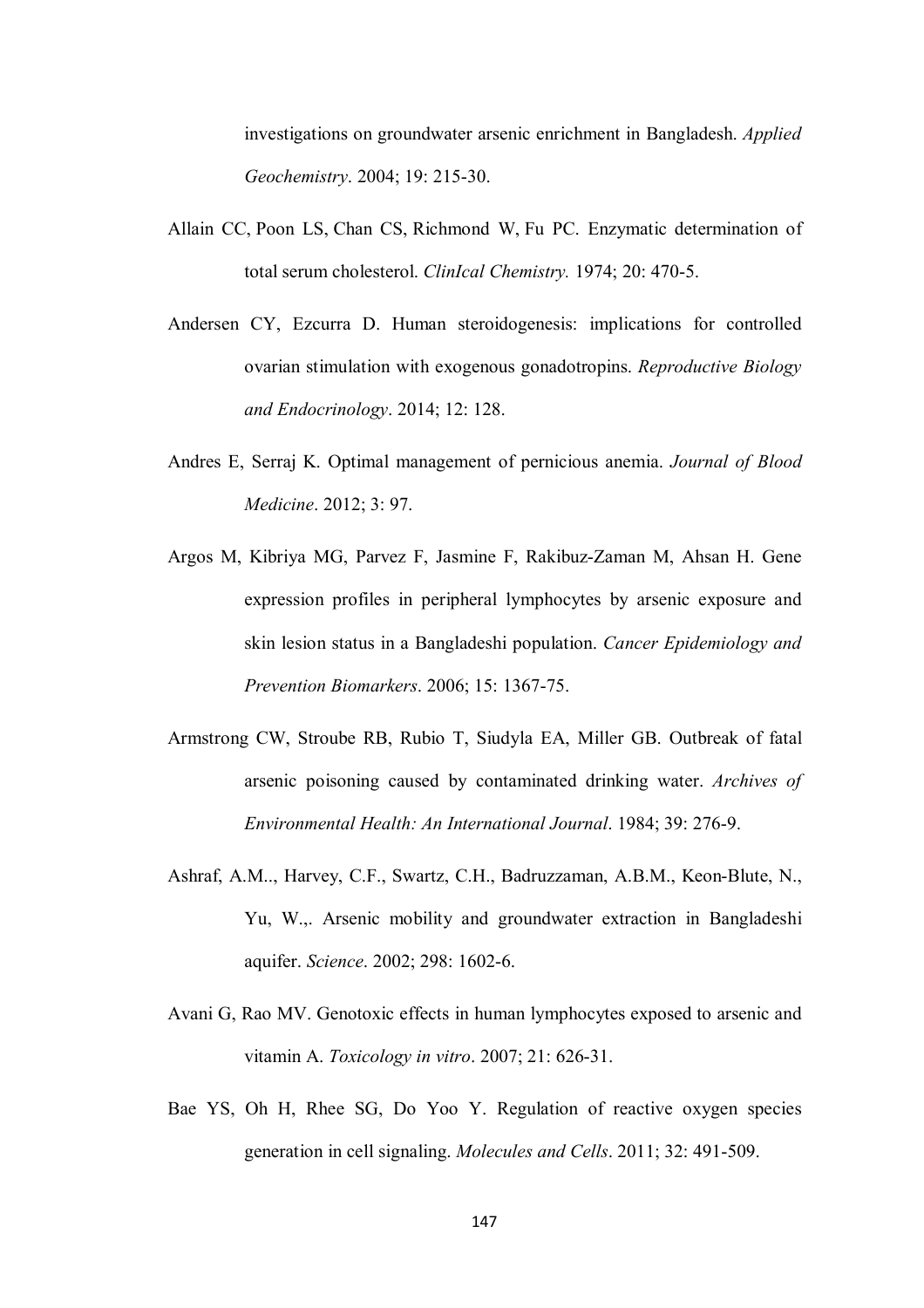- Baiza Gutman LA, Flores-Sanchez MM, Diaz-Flores M, Hicks JJ. Presence of uterine peroxidase activity in the rat early pregnancy. *The International Journal of Biochemistry & Cell Biology*. 2000; 32: 255-62.
- Balabanic D, Rupnik M, Klemencic AK. Negative impact of endocrine-disrupting compounds on human reproductive health. *Reproduction, Fertility and Development*. 2011; 23: 403-16.
- Beckman L, Nordenson I. Interaction between some common genotoxic agents. *Human Heredity*. 1986; 36: 397-401.
- Bencko V. Use of human hair as a biomarker in the assessment of exposure to pollutants in occupational and environmental settings. *Toxicology*. 1995; 101: 29-39.
- Bennett M. Vitamin B12 deficiency, infertility and recurrent fetal loss. *The Journal of Reproductive Medicine.* 2001; 46: 209-12.
- Bergmeyer HU, Scheibe P, Wahlefeld AW. Optimization of methods for aspartate aminotransferase and alanine aminotransferase. *Clinical Chemistry*. 1978; 24: 58-73.
- Biswas, Sonali, Geeta Talukder, and Archana Sharma. "Prevention of cytotoxic effects of arsenic by short-term dietary supplementation with selenium in mice in vivo." *Mutation Research/Genetic Toxicology and Environmental Mutagenesis.* 1999; 441: 155-160.
- Brady RC. Biosynthesis of radioactive testosterone in vitro. *Journal of Biological Chemistry*. 1951; 193: 145-151.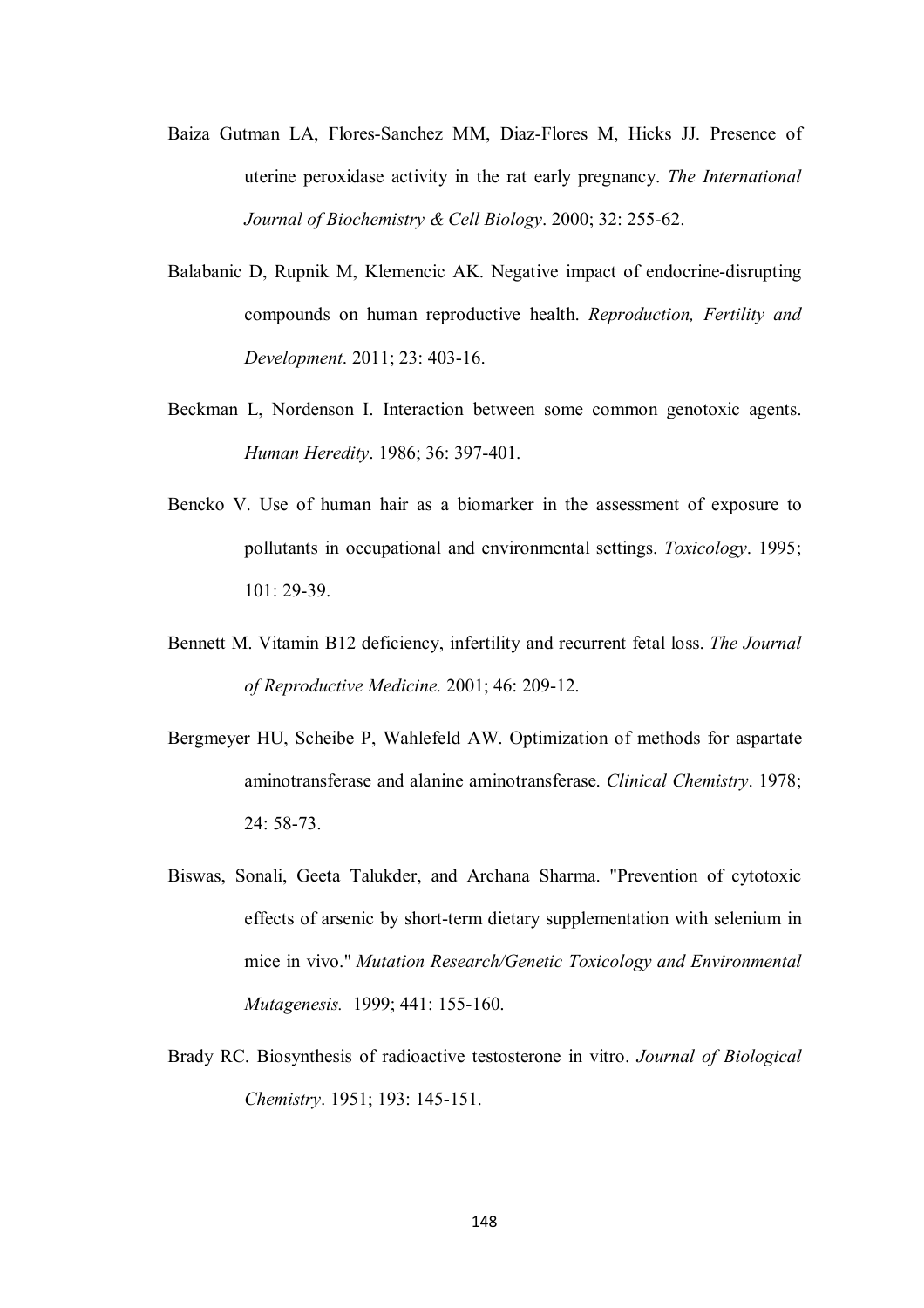- Brandt RB, Laux JE, Spainhour SE, Kline ES. Lactate dehydrogenase in rat mitochondria. *Archives of Biochemistry and Biophysics*. 1987; 259: 412- 22.
- Brinckman FE, Parris GE, Blair WR, Jewett KL, Iverson WP, Bellama JM. Questions concerning environmental mobility of arsenic: needs for a chemical data base and means for speciation of trace organoarsenicals. *Environmental Health Perspectives*. 1977; 19: 11-23.
- Brown KG, Chen CJ. Observed dose-response for internal cancers and arsenic in drinking water in the blackfoot disease endemic region of Taiwan. Arsenic Exposure and Health (Ed. WR Chappell, CO Abernathy and CR Cothern). *Science and Technology Letters*. Northwood. 1994:153-69.
- Buege JA, Aust SD. Microsomal lipid peroxidation. In *Methods in enzymology.* 1978; 52: 302-310.
- Carr BR. Disorders of the Ovaries and Female Reproductive Tract; Section 5. In *Williams Textbook of Endocrinology*. (Wilson JD**,** Foster DW**,** Kronenberg HM**,** Larsen PR eds) W.B. Saunders Company: London 1998:751-817.
- Caumette G, Koch I, Reimer KJ. Arsenobetaine formation in plankton: a review of studies at the base of the aquatic food chain. *Journal of Environmental Monitoring*. 2012; 14: 2841-53.
- Santra BK. Arsenic contamination of groundwater in West Bengal: awareness for health and social problems. *International Journal of Applied Science and Engineering.* 2017; 5:43-6.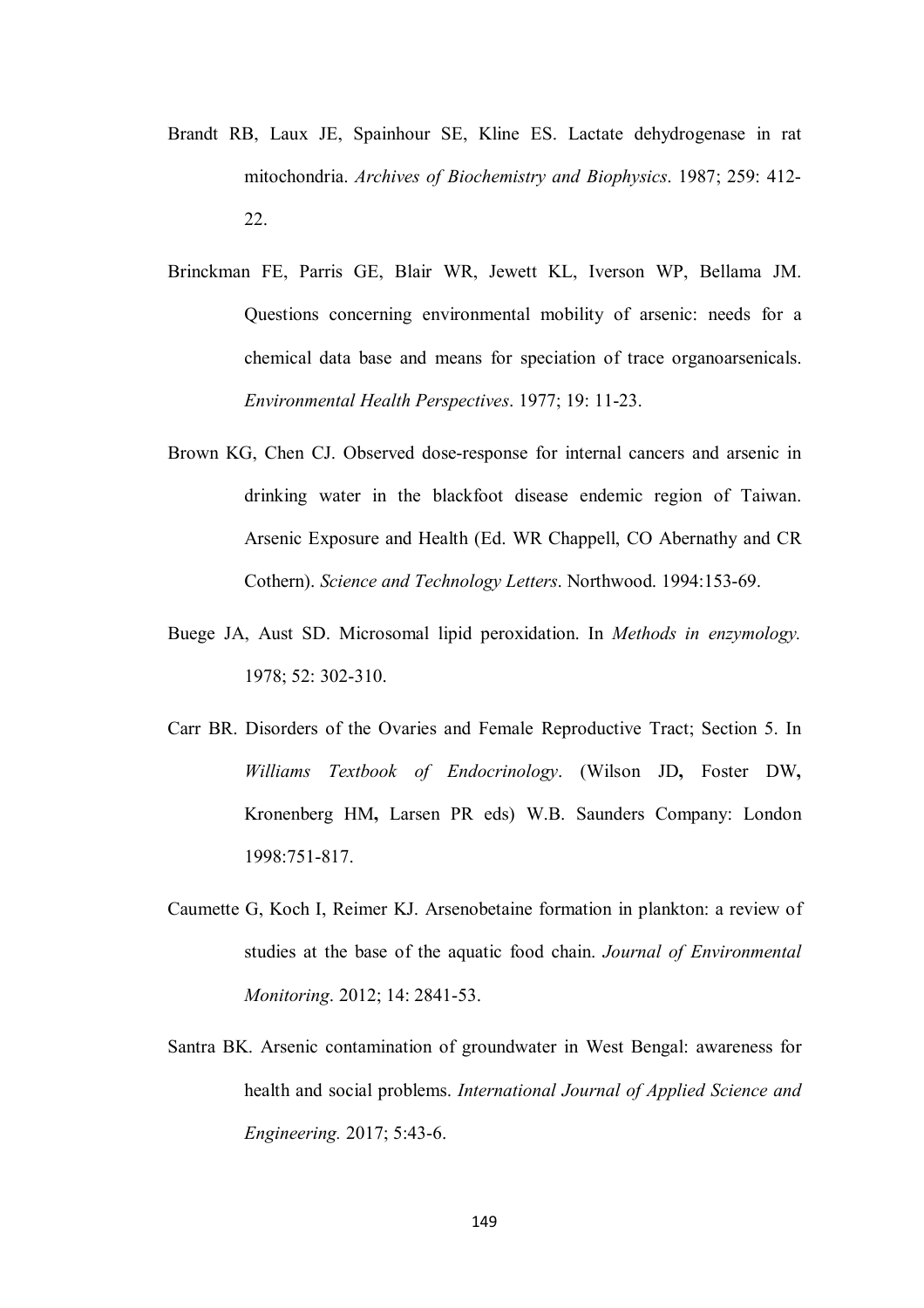- Chaffin CL, Vandevoort CA. Follicle growth, ovulation, and luteal formation in primate and rodents: a comparative perspective. *Experimental Biology and Medicine.* 2013; 238: 539-48.
- Chakraborti D, Sengupta MK, Rahman MM, Ahamed S, Chowdhury UK, Hossain MA, Mukherjee SC, Pati S, Saha KC, Dutta RN, Quamruzzaman Q. Groundwater arsenic contamination and its health effects in the Ganga-Meghna Brahmaputra plain. *Journal of Environmental Monitoring*. 2004; 6: 74-83.
- Chanda S, Dasgupta UB, Guha Mazumder D, Gupta M, Chaudhuri U, Lahiri S, Das S, Ghosh N, Chatterjee D. DNA hypermethylation of promoter of gene p53 and p16 in arsenic-exposed people with and without malignancy. *Toxicological Sciences*. 2006; 89: 431-7.
- Chappell WR, Beck BD, Brown KG, Chaney R, Cothern R, Cothern CR, Irgolic KJ, North DW, Thornton I, Tsongas TA. Inorganic arsenic: a need and an opportunity to improve risk assessment. *Environmental Health Perspectives*. 1997; 105: 1060-7.
- Chatterjee A, Chatterji U. Arsenic abrogates the estrogen-signaling pathway in the rat uterus. *Reproductive Biology and Endocrinology*. 2010; 8: 80.
- Chatterjee A, Mukherjee A. Hydrogeological investigation of ground water arsenic contamination in South Calcutta. *Science of the Total Environment*. 1999;  $225 \cdot 249 - 62$
- Chatterjee D, Chakraborty S, Nath B, Jana J, Bhattacharyya R, Mallik SB, Charlet L. Mobilization of arsenic in sedimentary aquifer vis-a-vis subsurface iron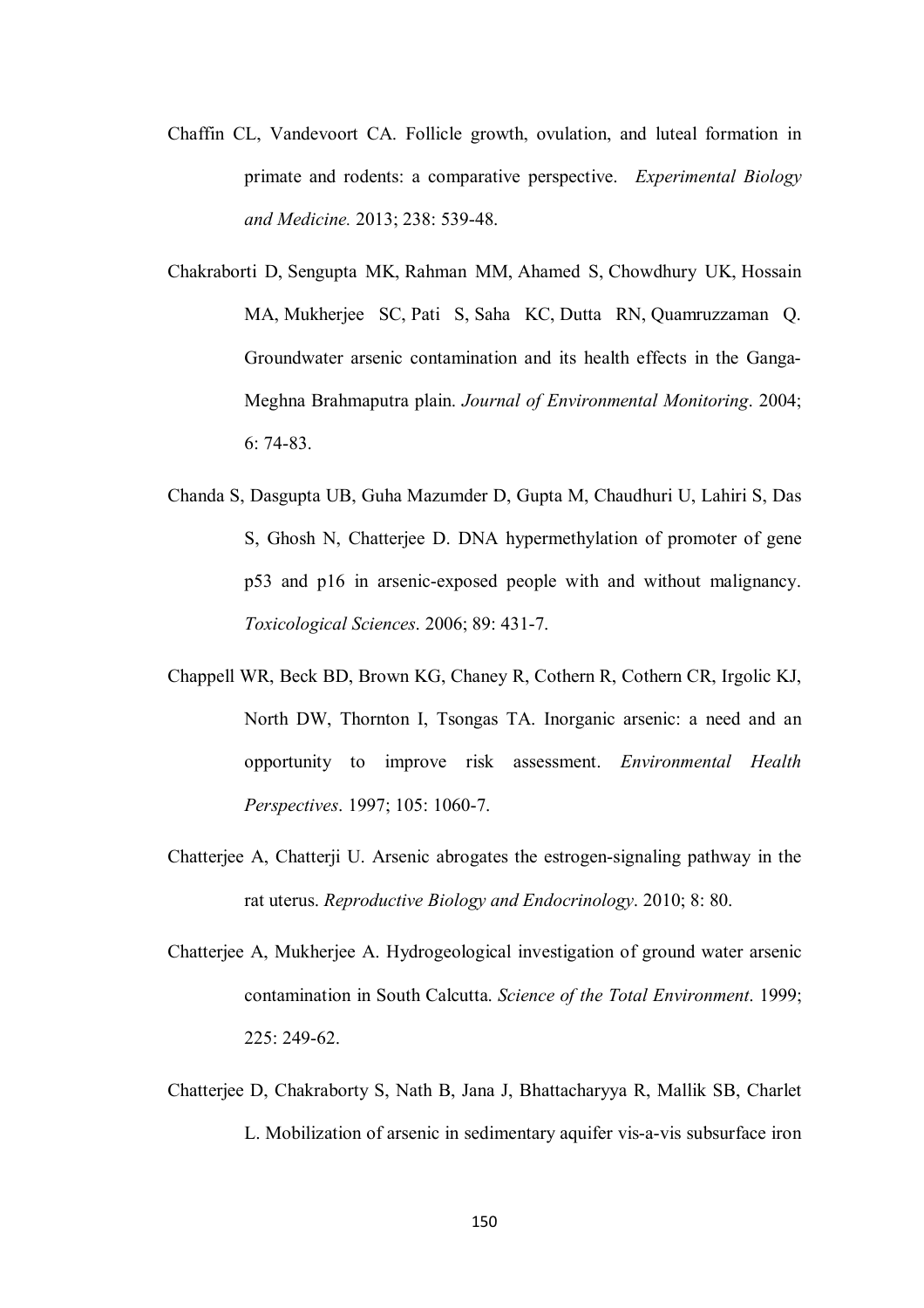reduction processes*. In Journal de Physique IV (Proceedings).* 2003; 107: 293-296. EDP sciences.

- Chatterjee, D., Islam, F.S., Gault, A.G., Boothman, C., Polya, D.A., Charnock, J.M., Role of metal-reducing bacteria in arsenic release from Bengal delta sediments. *Nature*. 2004; 430: 68-71.
- Chattopadhyay S, Bhaumik S, Purkayastha M, Basu S, Chaudhuri AN, Gupta SD. Apoptosis and necrosis in developing brain cells due to arsenic toxicity and protection with antioxidants. *Toxicology Letters*. 2002; 136: 65-76.
- Chattopadhyay S, Ghosh D. Role of dietary GSH in the amelioration of sodium arsenite-induced ovarian and uterine disorders. *Reproductive Toxicology*. 2010; 30: 481-8.
- Chattopadhyay S, Ghosh D. The involvement of hypophyseal-gonadal and hypophyseal-adrenal axes in arsenic-mediated ovarian and uterine toxicity: Modulation by hCG. *Journal of Biochemical and Molecular Toxicology*. 2010; 24: 29-41.
- Chattopadhyay S, Ghosh S, Debnath J, Ghosh D. Protection of sodium arseniteinduced ovarian toxicity by co-administration of L-ascorbate (vitamin C) in mature wistar strain rat. *Archives of Environmental Contamination and Toxicology*. 2001; 41: 83-9.
- Chattopadhyay S, Maiti S, Maji G, Deb B, Pan B, Ghosh D. Protective role of Moringa oleifera (Sajina) seed on arsenic-induced hepatocellular degeneration in female albino rats. *Biological Trace Element Research*. 2011; 142: 200-12.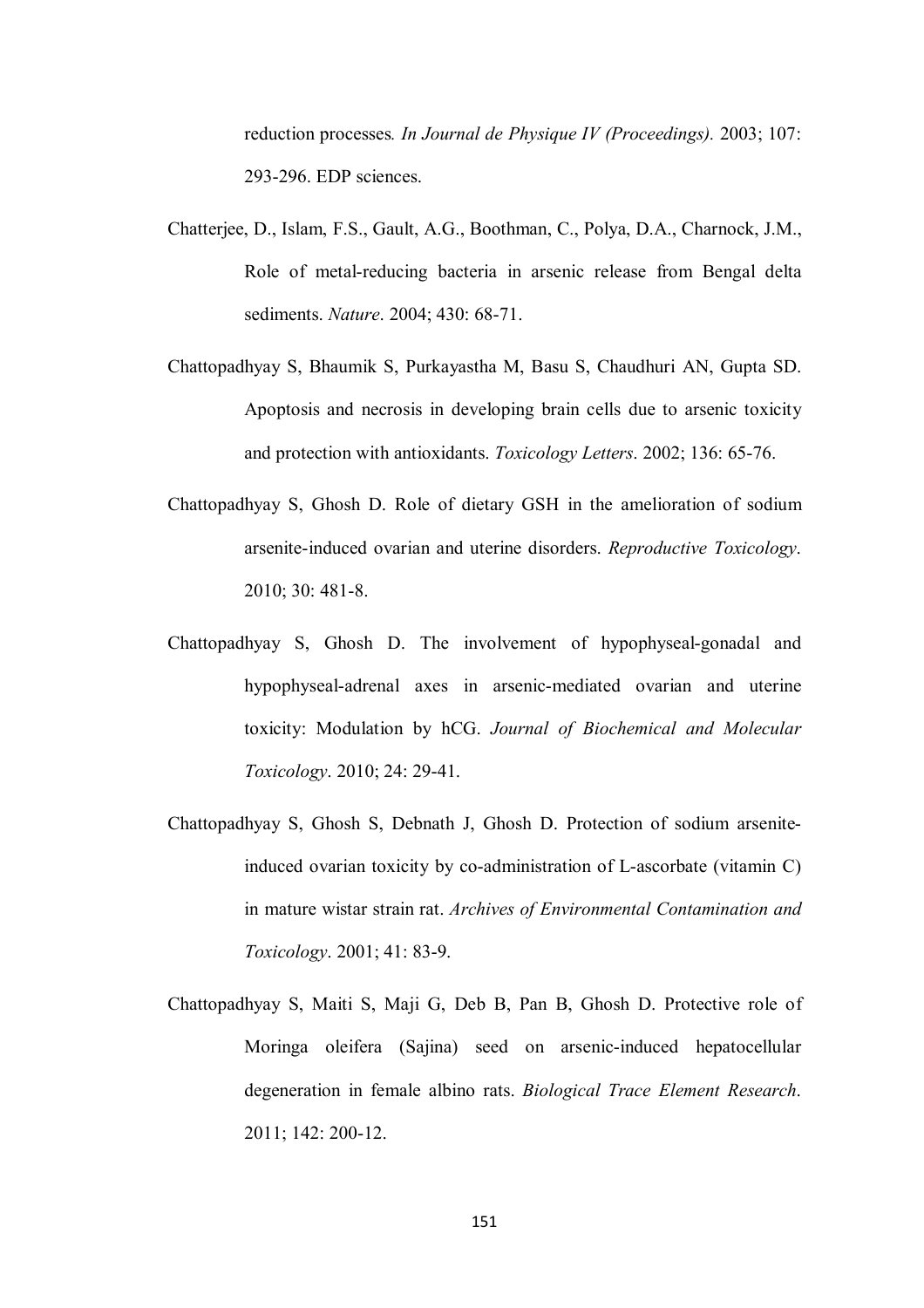- Chattopadhyay S, Misro M, Ghosh S, Debnath J, Ghosh D. Supplementary effect of a-tocopherol succinate (vitamin e) on sodium arsenite-induced ovarian steroidogenic function and plasma levels of gonadotrophins in mature albino rats. *Toxic Substance Mechanisms*. 2000; 19: 137-50.
- Chattopadhyay S, Pal S, Ghosh D, Debnath J. Effect of dietary co-administration of sodium selenite on sodium arsenite-induced ovarian and uterine disorders in mature albino rats. *Toxicological Sciences*. 2003; 75: 412-22.
- Chattopadhyay S, Pal SG, Chaki S, Debnath J, Ghosh D. Effect of sodium arsenite on plasma levels of gonadotrophins and ovarian steroidogenesis in mature albino rats: duration-dependent response. *The Journal of Toxicological Sciences*. 1999; 24: 425-31.
- Chen YC, Guo YL, Su HJ, Hsueh YM, Smith TJ, Ryan LM, Lee MS, Chao SC, Lee JY, Christiani DC. Arsenic methylation and skin cancer risk in southwestern Taiwan. *Journal of Occupational and Environmental Medicine*. 2003; 45: 241-8.
- Chowdhury UK, Biswas BK, Chowdhury TR, Samanta G, Mandal BK, Basu GC, Chanda CR, Lodh D, Saha KC, Mukherjee SK, Roy S. Groundwater arsenic contamination in Bangladesh and West Bengal, India. *Environmental Health Perspectives*. 2000; 108: 393-7.
- Chowdhury, T.R., Basu, G.K., Mandal, B.K., Biswas, B.K., Samanta, G., Chowdhury, U.K., Arsenic poisoning in the Ganges Delta. *Nature*. 1999; 401: 545-6.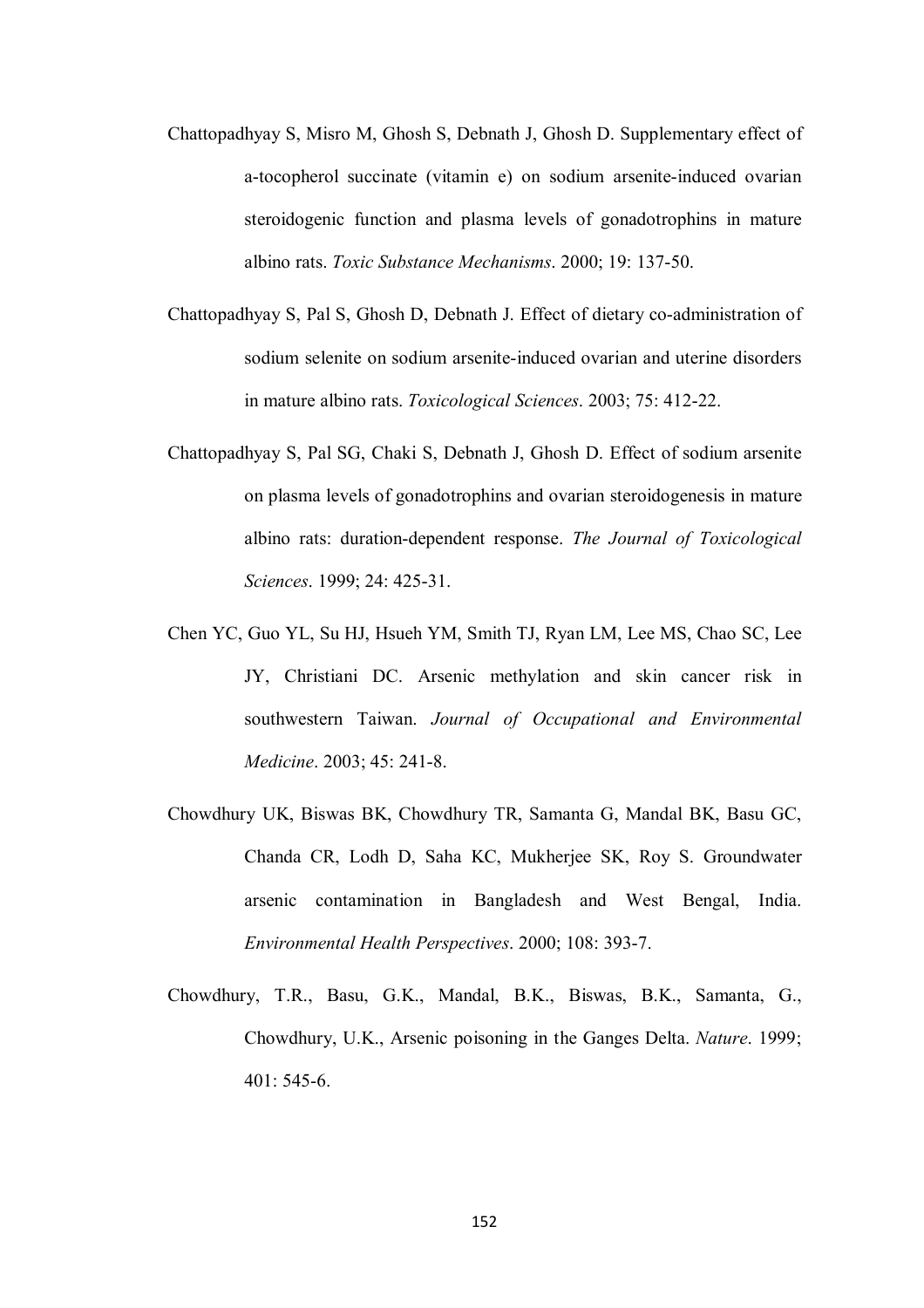- Ciaccio PJ, Gicquel E, O'Neill PJ, Scribner HE, Vandenberghe YL. Investigation of the positive response of ethyl acrylate in the mouse lymphoma genotoxicity assay. *Toxicological Sciences*. 1998; 46: 324-32.
- Clark BJ, Soo SC, Caron KM, Ikeda Y, Parker KL, Stocco DM. Hormonal and developmental regulation of the steroidogenic acute regulatory protein. Molecular Endocrinology. 1995; 9: 1346-55.
- Concha G, Vogler G, Lezcano D, Nermell B, Vahter M. Exposure to inorganic arsenic metabolites during early human development. *Toxicological Sciences*. 1998; 44: 185-90.
- Copeland WH, Nealon DA, Rej R. Effects of temperature on measurement of alkaline phosphatase activity. *Clinical Chemistry*. 1985; 31: 185-90.
- Csanaky I, Gregus Z. Role of glutathione in reduction of arsenate and of γglutamyltranspeptidase in disposition of arsenite in rats. *Toxicology*. 2005; 207: 91-104.
- Das D, Samanta G, Mandal BK, Chowdhury TR, Chanda CR, Chowdhury PP, Basu GK, Chakraborti D. Arsenic in groundwater in six districts of West Bengal, India. *Environmental Geochemistry and Health*. 1996; 18: 5-15.
- Das D. Analysis of variance. In *Statistics in Biology and Psychology* (Das D, Das A eds) Academic Publisher: Calcutta 1998; 250 – 282.
- Dash M, Maity M, Dey A, Perveen H, Khatun S, Jana L, Chattopadhyay S. The consequence of NAC on sodium arsenite-induced uterine oxidative stress. *Toxicology Reports*. 2018; 5: 278-87.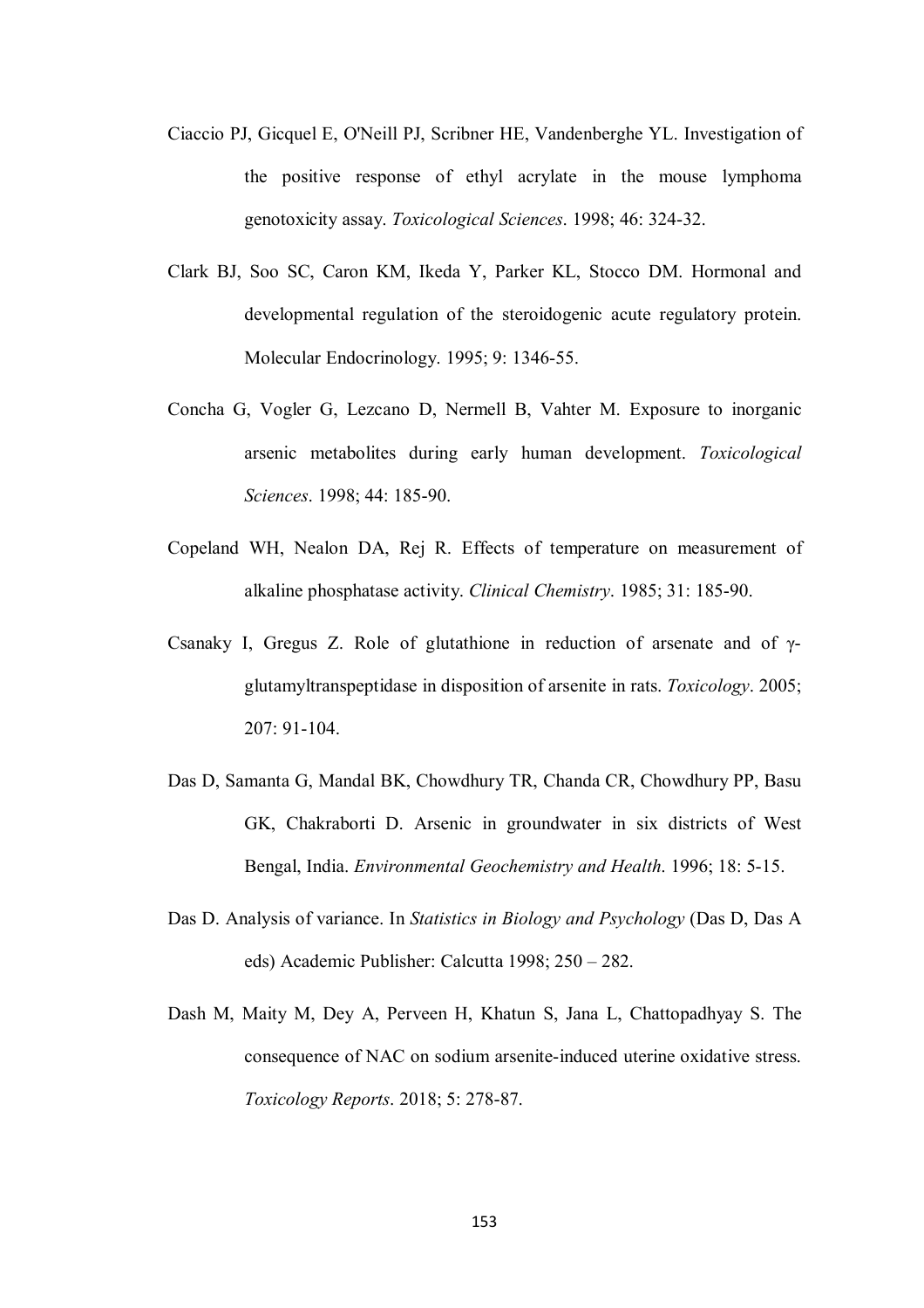- DeSombre ER, Lyttle CR. Steroid hormone regulations of uterine peroxidase activity. *Advances in Experimental Medicine and Biology.*1979; 117: 157- 171.
- Dey TK, Banerjee P, Bakshi M, Kar A, Ghosh S. Groundwater Arsenic contamination in West Bengal: Current Scenario, Effects and Probable Ways of Mitigation. *International Letters of Natural Sciences Online*. 2014; 13: 45-58.
- Ding W, Hudson LG, Liu KJ. Inorganic arsenic compounds cause oxidative damage to DNA and protein by inducing ROS and RNS generation in human keratinocytes. *Molecular and Cellular Biochemistry*. 2005; 279: 105-12.
- Douglas CE, Chan AC, Choy PC. Vitamin E inhibits platelet phospholipase A2. *Biochimica et Biophysica Acta (BBA)-Lipids and Lipid Metabolism*. 1986; 876: 639-45.
- Ebisch IM, Thomas CM, Peters WH, Braat DD, Steegers-Theunissen RP. The importance of folate, zinc and antioxidants in the pathogenesis and prevention of subfertility. *Human Reproduction Update*. 2007; 13: 163- 74.
- Eliasson M, Boström M, De Pierre JW. Levels and subcellular distributions of detoxifying enzymes in the ovarian corpus luteum of the pregnant and non-pregnant pig. *Biochemical Pharmacology*. 1999; 58: 1287-92.
- EPA. National Primary Drinking Water Regulations: Arsenic and Clarification to Compliance and New Source Contaminants Monitoring; Proposed Rule. *Federal Register*. 2000; 65: 38888-38983.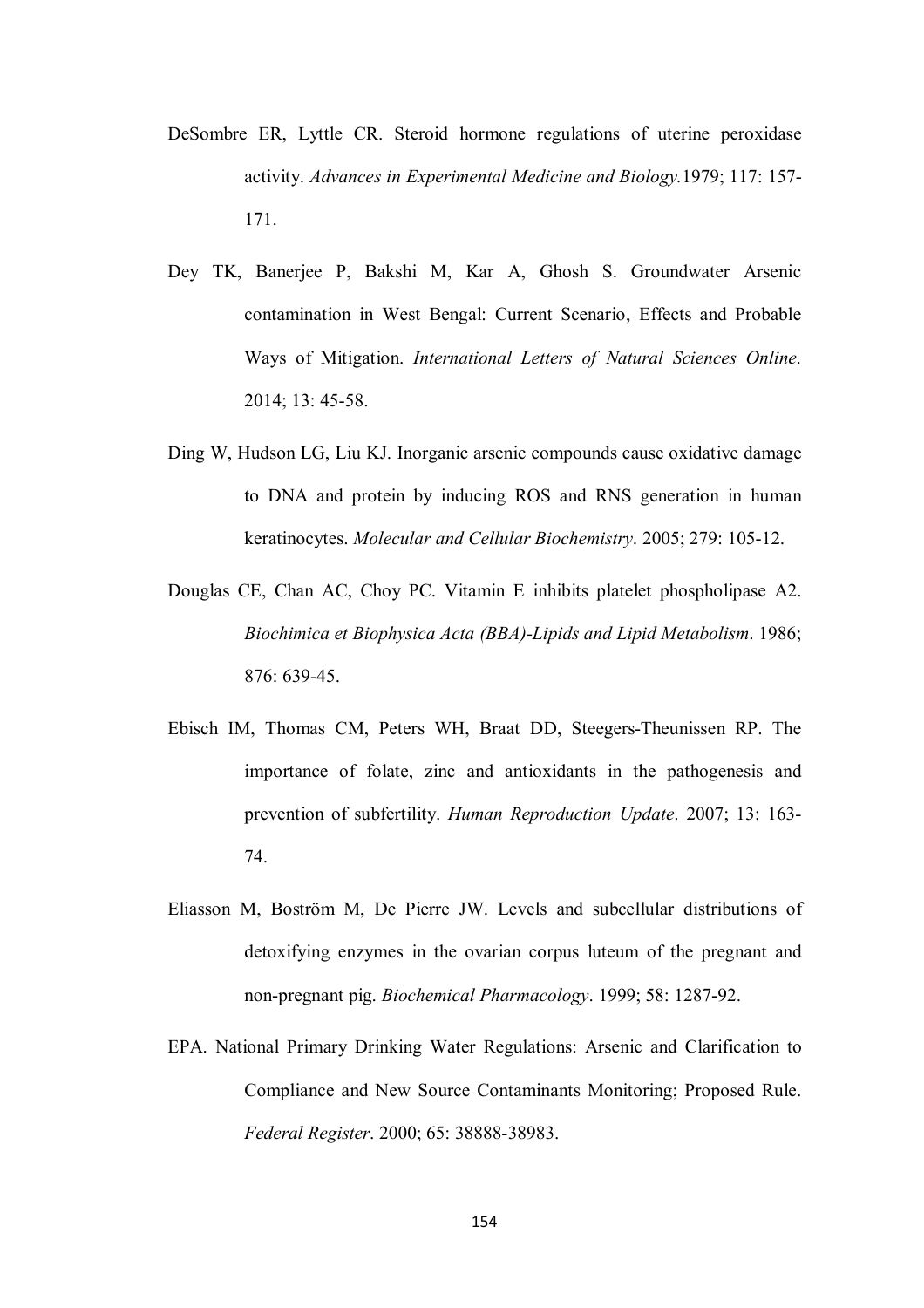- Faita F, Cori L, Bianchi F, Andreassi MG. Arsenic-induced genotoxicity and genetic susceptibility to arsenic-related pathologies. *International Journal of Environmental Research and Public Health*. 2013; 10: 1527-46.
- Fan SR, Ho IC, Yeoh FL, Lin CJ, Lee TC. Squalene inhibits sodium arseniteinduced sister chromatid exchanges and micronuclei in Chinese hamster ovary-K1 cells. *Mutation Research/Genetic Toxicology*. 1996; 368: 165-9.
- Fang F, Zhang GY, Gao TL, Xiao WN, Liu YX, Liu Y, Wang ZC. Changes in the antioxidant level, cell cycle progression and apoptosis of testicular cells in rats with diet-induced impaired glucose regulation. Zhonghua nan ke xue= *National Journal of Andrology*. 2013; 19: 403-8.
- Fawcett JK, Scott J. A rapid and precise method for the determination of urea. *Journal of Clinical Pathology*. 1960; 13: 156-9.
- Fenech MF, Dreosti IE, Rinaldi JR. Folate, vitamin B12, homocysteine status and chromosome damage rate in lymphocytes of older men. *Carcinogenesis*. 1997; 18: 1329-36.
- Fischer AH, Jacobson KA, Rose J, Zeller R. Hematoxylin and eosin staining of tissue and cell sections. *Cold Spring Harbor Protocols*. 2008; 2008: pdbrot4986.
- Flora SJ, Bhadauria S, Kannan GM, Singh N. Arsenic induced oxidative stress and the role of antioxidant supplementation during chelation: a review. *Journal of Environmental Biology*. 2007; 28: 333.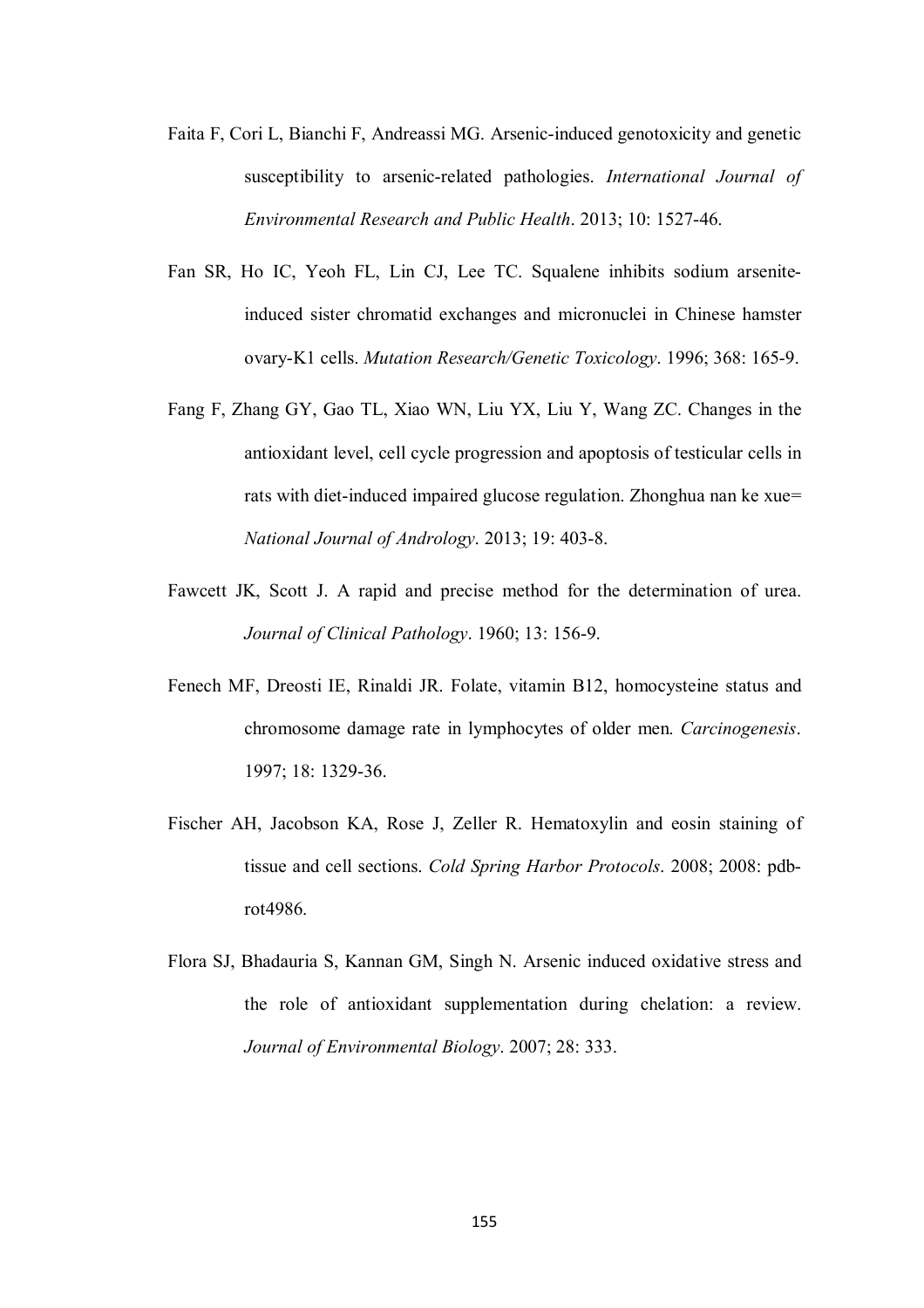- Flora SJ, Kannan GM, Kumar P. Selenium effects on gallium arsenide induced biochemical and immunotoxicological changes in rats. *Chemico-Biological Interactions.* 1999; 122: 1-3.
- Forman HJ, Zhang H, Rinna A. Glutathione: overview of its protective roles, measurement, and biosynthesis. *Molecular Aspects of Medicine*. 2009; 30: 1-2.
- Franzblau A, Lilis R. Acute arsenic intoxication from environmental arsenic exposure. *Archives of Environmental Health: An International Journal*. 1989; 44: 385-90.
- Freeman ME. The neuroendocrine control of the ovarian cycle of the rat. The physiology of reproduction. (Knobil E**,** Neill JD eds) *Raven Press Limited*: New York. 1994:613-58.
- Freeman ME. The ovarian cycle of the rat. *The Physiology of Reproduction*. 1988; 2: 1893-928.
- Friedewald WT, Levy RI, Fredrickson DS. Estimation of the concentration of lowdensity lipoprotein cholesterol in plasma, without use of the preparative ultracentrifuge. *Clinical Chemistry*. 1972; 18: 499-502.
- Fukuda S, Terakawa N, Sato B, Imori T, Matsumoto K. Hormonal regulation of activities of 17β-ol-dehydrogenases, aromatase and 4-ene-5α-reductase in immature rat ovaries. *Journal of Steroid Biochemistry*. 1979; 11: 1421-7.
- Gamble MV, Liu X, Ahsan H, Pilsner JR, Ilievski V, Slavkovich V, Parvez F, Chen Y, Levy D, Factor-Litvak P, Graziano JH. Folate and arsenic metabolism: a double-blind, placebo-controlled folic acid–supplementation trial in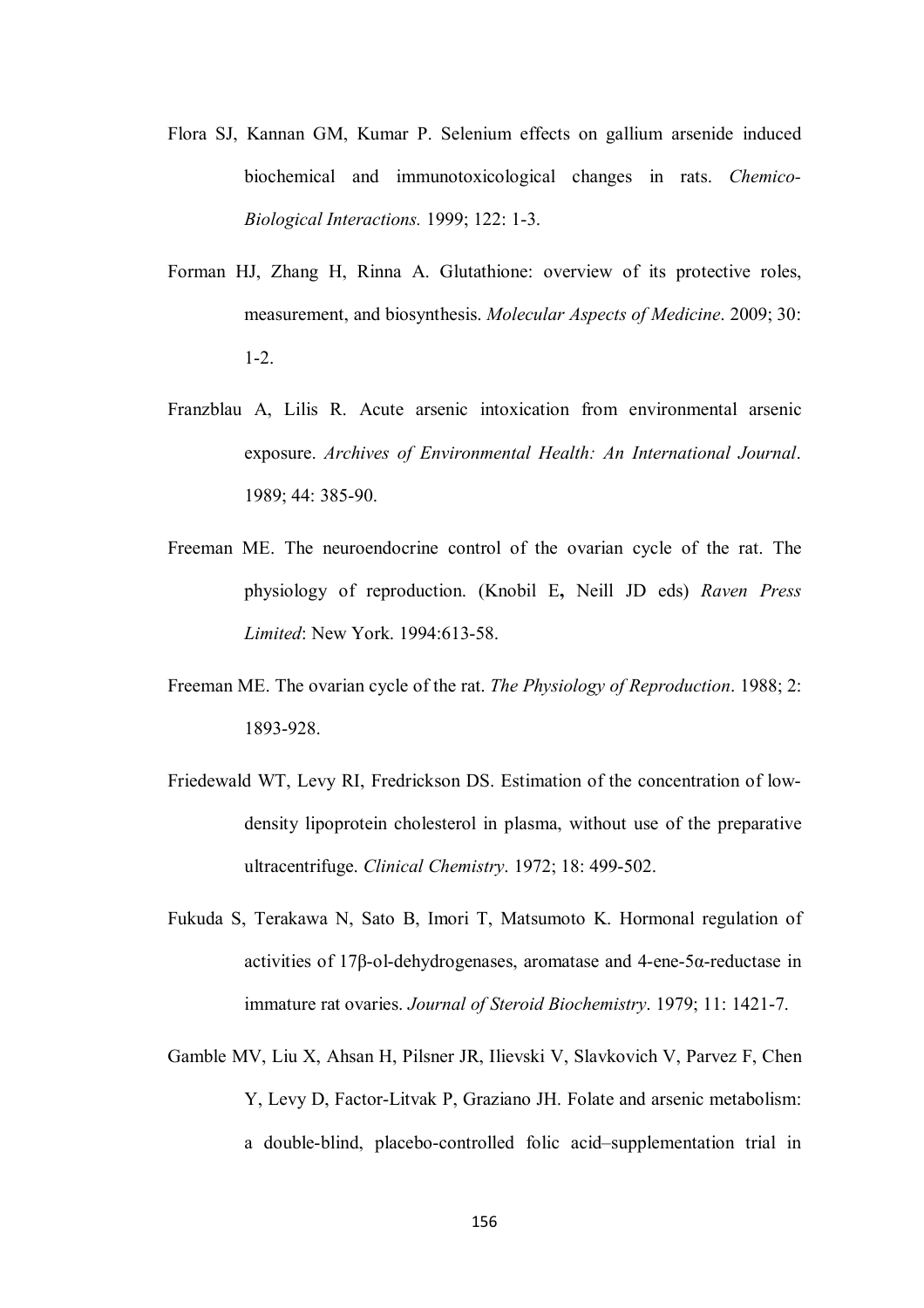Bangladesh. *The American Journal of Clinical Nutrition*. 2006; 84: 1093- 101.

- Gamble MV, Liu X, Slavkovich V, Pilsner JR, Ilievski V, Factor-Litvak P, Levy D, Alam S, Islam M, Parvez F, Ahsan H. Folic acid supplementation lowers blood arsenic. *The American Journal of Clinical Nutrition*. 2007; 86: 1202-9.
- Garcia-Martinez V, Macias D, Ganan Y, Garcia-Lobo JM, Francia MV, Fernandez-Teran MA, Hurle JM. Internucleosomal DNA fragmentation and programmed cell death (apoptosis) in the interdigital tissue of the embryonic chick leg bud. *Journal of Cell Science*. 1993; 106: 201-8.
- Gebel TW. Arsenic methylation is a process of detoxification through accelerated excretion. *International Journal of Hygiene and Environmental Health*. 2002; 205: 505-8.
- Gerald F, Combs JR. Vitamin-C. In: Gerald F, Combs JR (eds) The vitamins: fundamental aspects in nutrition and health. *Academic Press*: New York. 1992; 223–249.
- Ghosh D, Chattopadhyay S, Debnath J. Effect of sodium arsenite on adrenocortical activity in immature female rats: evidence of dose dependent response. *Journal of Environmental Sciences (China).* 1999; 11: 419-22.
- Ghosh D, Ghosh S, Sarkar S, Ghosh A, Das N, Saha KD, Mandal AK. Quercetin in vesicular delivery systems: evaluation in combating arsenic-induced acute liver toxicity associated gene expression in rat model*. Chemico-Biological Interactions*. 2010; 186: 61-71.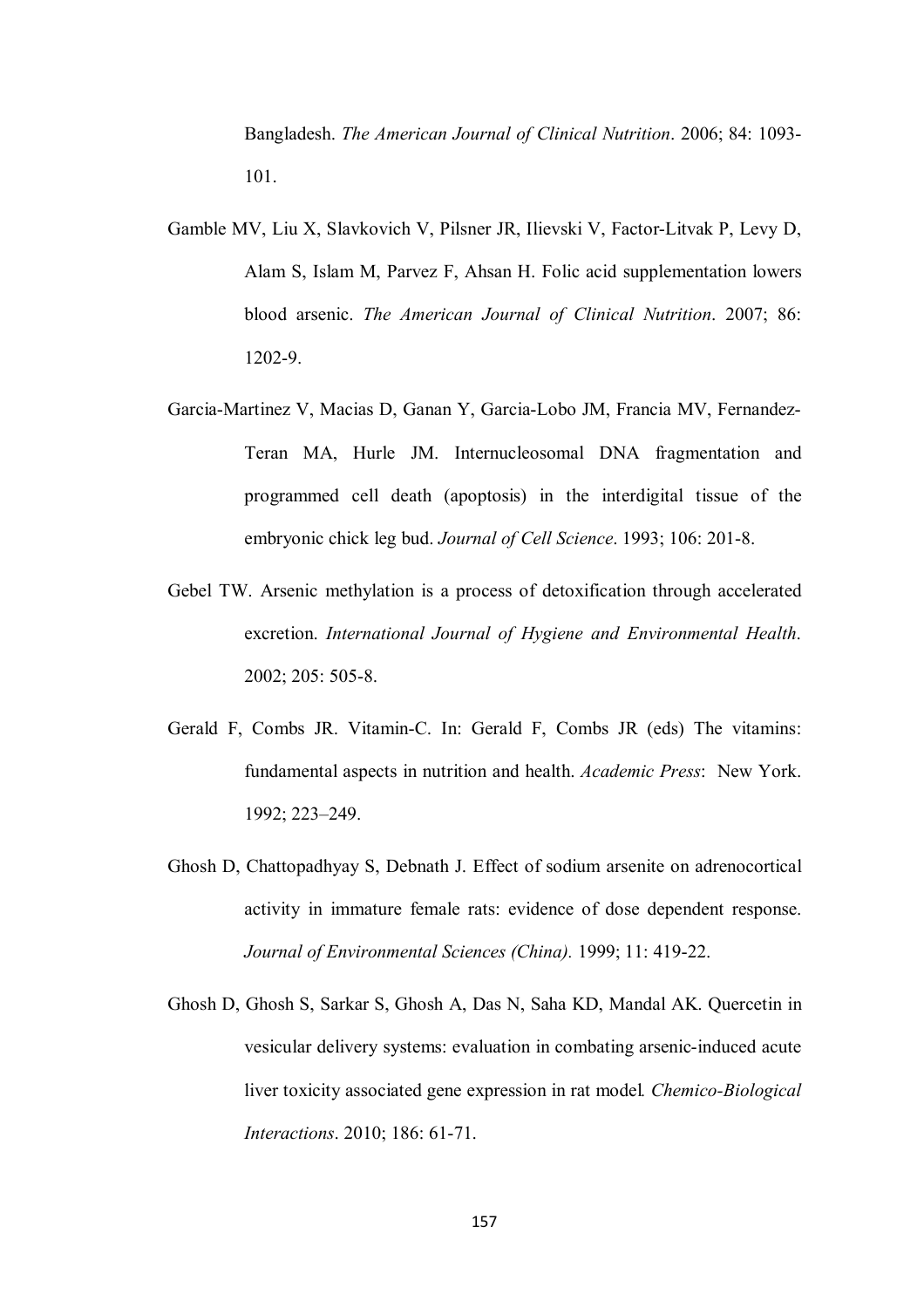- Gimeno AL, Goldraij A, Gimeno MF. Effects of arsenite and oxamate on the in vitro functional activity of estrogen-dominated rat uterine horns. *Experientia*. 1979; 35: 221-2.
- Gomez SE, Del Razo LM, Sanchez JL. Induction of DNA damage by free radicals generated either by organic or inorganic arsenic (As III, MMA III, and DMA III) in cultures of B and T lymphocytes. *Biological Trace Element Research*. 2005; 108: 115-26.
- Gonzalez G. Determining the stage of the estrous cycle in female mice by vaginal smear. *Cold Spring Harbor Protocols*. 2016; 2016: pdb-rot094474.
- Gore-Langton RE**,** Armstrong DT. Follicular steroidogenesis and its control. In The Physiology of Reproduction (Knobil E**,** Neil JD eds). *Raven Press Limited*: New York**,** 1994; 571-627.
- Gray CA, Bartol FF, Tarleton BJ, Wiley AA, Johnson GA, Bazer FW, Spencer TE. Developmental biology of uterine glands. *Biology of Reproduction*. 2001; 65: 1311-23.
- Gregus Z, Gyurasics Á. Role of glutathione in the biliary excretion of the arsenical drugs trimelarsan and melarsoprol. *Biochemical Pharmacology*. 2000; 59: 1375-85.
- GuhaMazumder DN, Ghosh A, Majumdar KK, Ghosh N, Saha C, Mazumder RN. Arsenic contamination of ground water and its health impact on population of district of Nadia, West Bengal, India. Indian journal of community medicine: *Official Publication of Indian Association of Preventive & Social Medicine*. 2010; 35: 331.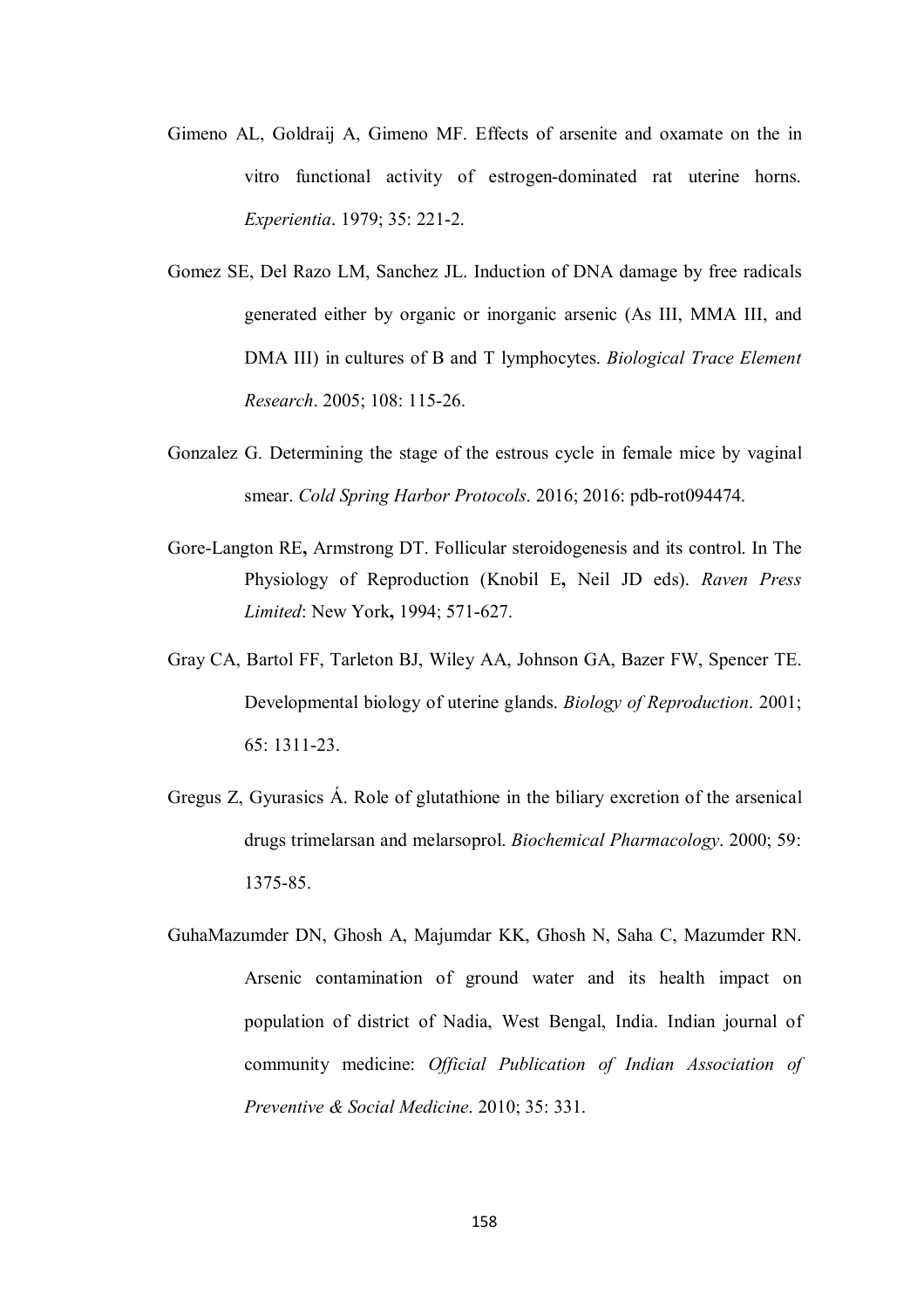- Guraya SS: *Biology of Ovarian Follicles*. Berlin-Heidelberg, New York, Springer Verlag, 1985; 1–320.
- Hall M, Gamble M, Slavkovich V, Liu X, Levy D, Cheng Z, Van Geen A, Yunus M, Rahman M, Pilsner JR, Graziano J. Determinants of arsenic metabolism: blood arsenic metabolites, plasma folate, cobalamin, and homocysteine concentrations in maternal–newborn pairs. *Environmental Health Perspectives.* 2007; 115: 1503-9.
- Hall MN, Gamble MV. Nutritional manipulation of one-carbon metabolism: effects on arsenic methylation and toxicity. Journal of toxicology. 2012; 2012: 595307
- Haque R, Chaudhary A, Sadaf N. Immunomodulatory role of arsenic in regulatory T cells. *Endocrine, Metabolic & Immune Disorders-Drug Targets (Formerly Current Drug Targets-Immune, Endocrine & Metabolic Disorders).* 2017; 17: 176-81.
- Hasan HR, AbURAHMA NN. Electrophoresis Profile of Total Peroxidases in Saliva and Sera of Patients with Different Oral Tumors. *Oriental Journal of Chemistry*. 2014; 30: 81-6.
- Hatch GE, Boykin E, Graham JA, Lewtas J, Pott F, Loud K, Mumford JL. Inhalable particles and pulmonary host defense: in vivo and in vitro effects of ambient air and combustion particles. *Environmental Research*. 1985; 36: 67-80.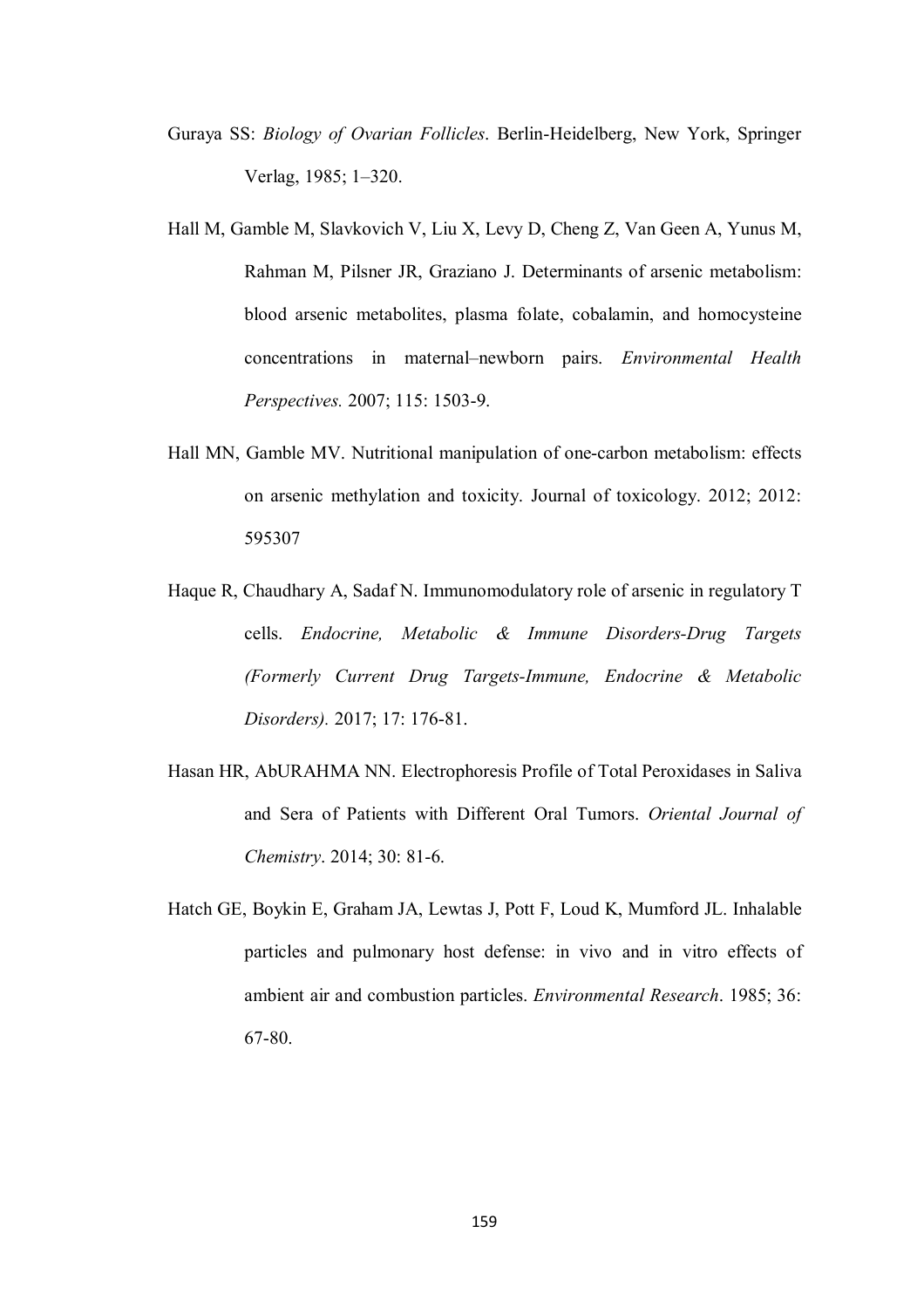- Hawk PB, Oser BL: Composition of salt mixture No. 4. In *Hawk's Physiological Chemistry (Osel BL ed) Tata McGrawe-Hill*: New Delhi, 1976; 1376- 1377.
- Henry, R. J. D.C., Winkelman, J. W. "Clinical Chemistry Principles and Technics", Harper Row 2nd Edition (1974).
- Hillier SG, Van Den Boogaard AM, Reichert JR LE, Van Hall EV. Intraovarian sex steroid hormone interactions and the regulation of follicular maturation: aromatization of androgens by human granulosa cells in vitro. *The Journal of Clinical Endocrinology & Metabolism*. 1980; 50: 640-7.
- Hillier SG. Gonadotropic control of ovarian follicular growth and development. *Molecular and Cellular Endocrinology*. 2001; 179: 39-46.
- Hillier SG. Intragonadal regulation of male and female reproduction. *Annales d'Endocrinologie (Paris)*. 1999; 60: 111-7.
- Hopenhayn-Rich C, Biggs ML, Smith AH, Kalman DA, Moore LE. Methylation study of a population environmentally exposed to arsenic in drinking water. *Environmental Health Perspectives*. 1996; 104: 620-8.
- Hsueh AJ, Adashi EY, Jones PB, Welsh Jr TH. Hormonal regulation of the differentiation of cultured ovarian granulosa cells. *Endocrine Reviews*. 1984; 5: 76-127.
- Hsueh YM, Chiou HY, Huang YL, Wu WL, Huang CC, Yang MH, Lue LC, Chen GS, Chen CJ. Serum beta-carotene level, arsenic methylation capability, and incidence of skin cancer. *Cancer Epidemiology and Prevention Biomarkers*. 1997; 6: 589-96.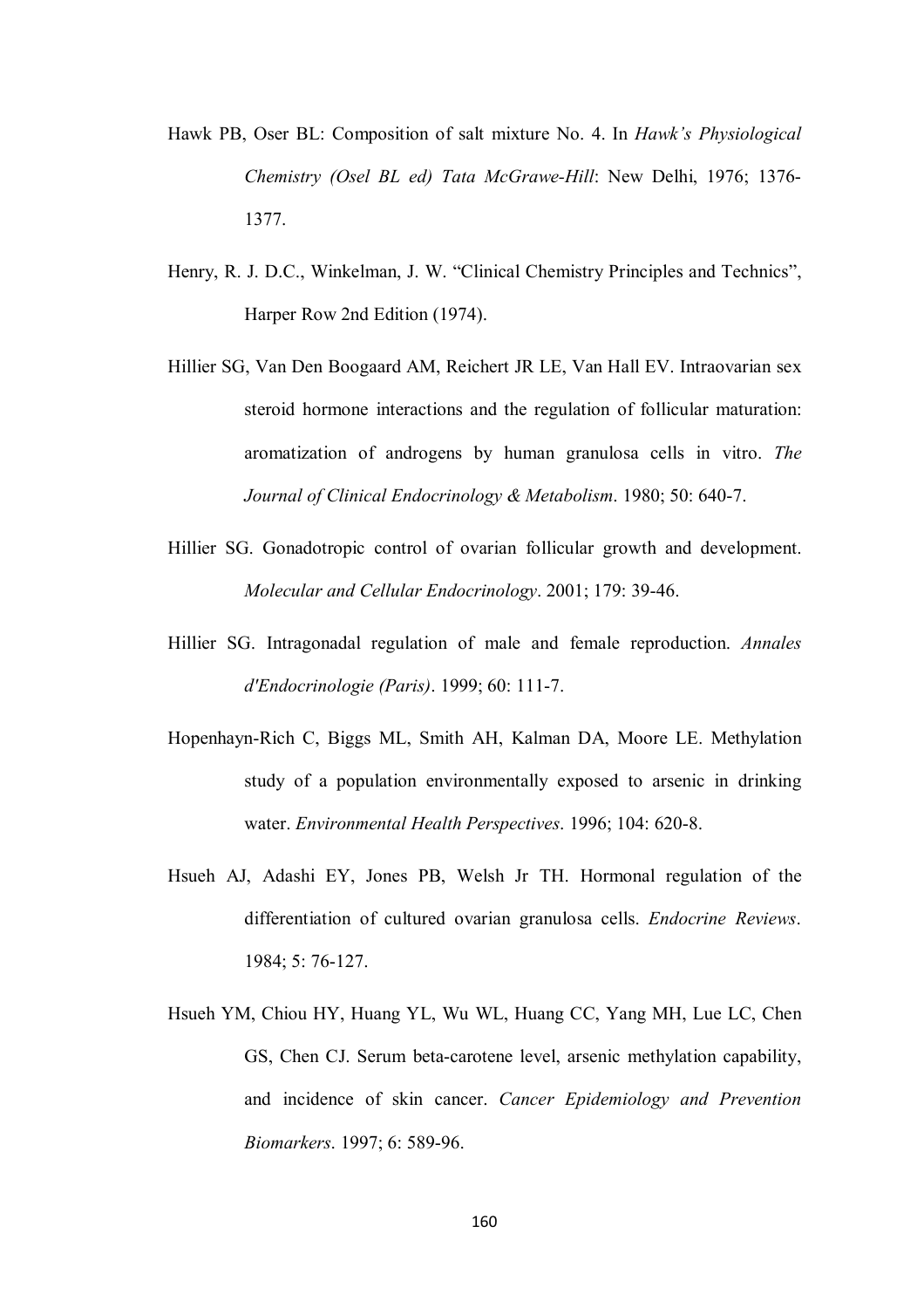- Hu J, Zhang Z, Shen WJ, Azhar S. Cellular cholesterol delivery, intracellular processing and utilization for biosynthesis of steroid hormones. *Nutrition & Metabolism*. 2010; 7: 47.
- Hughes K, Ong CN. Homocysteine, folate, vitamin B12, and cardiovascular risk in Indians, Malays, and Chinese in Singapore. *Journal of Epidemiology & Community Health*. 2000; 54: 31-4.
- Inns RH, Rice P, Bright JE, Marrs TC. Evaluation of the efficacy of dimercapto chelating agents for the treatment of systemic organic arsenic poisoning in rabbits. *Human & Experimental Toxicology*. 1990; 9: 215-20.
- IRAC. Some drinking-water disinfectants and contaminants, including arsenic. *The* IARC Monographs *Identify Environmental Factors That Are Carcinogenic* Hazards *To Humans*. 2004; 84: 1-477.
- Jakariya M, Rahman M, Chowdhury AMR, Rahman M, Yunus M, Bhiuya A, Wahed MA, Bhattacharya P, Jacks G, et al. Sustainable safe water options in Bangladesh: experiences from the Arsenic Project at Matlab (AsMat). In: Bundschuh J, editor. Natural arsenic in groundwater: occurrence, remediation and management. London: Taylor & Frances Group. 2005; 319–30.
- Jana K, Jana S, Samanta PK. Effects of chronic exposure to sodium arsenite on hypothalamo-pituitary-testicular activities in adult rats: possible an estrogenic mode of action. *Reproductive Biology and Endocrinology*. 2006; 4: 9.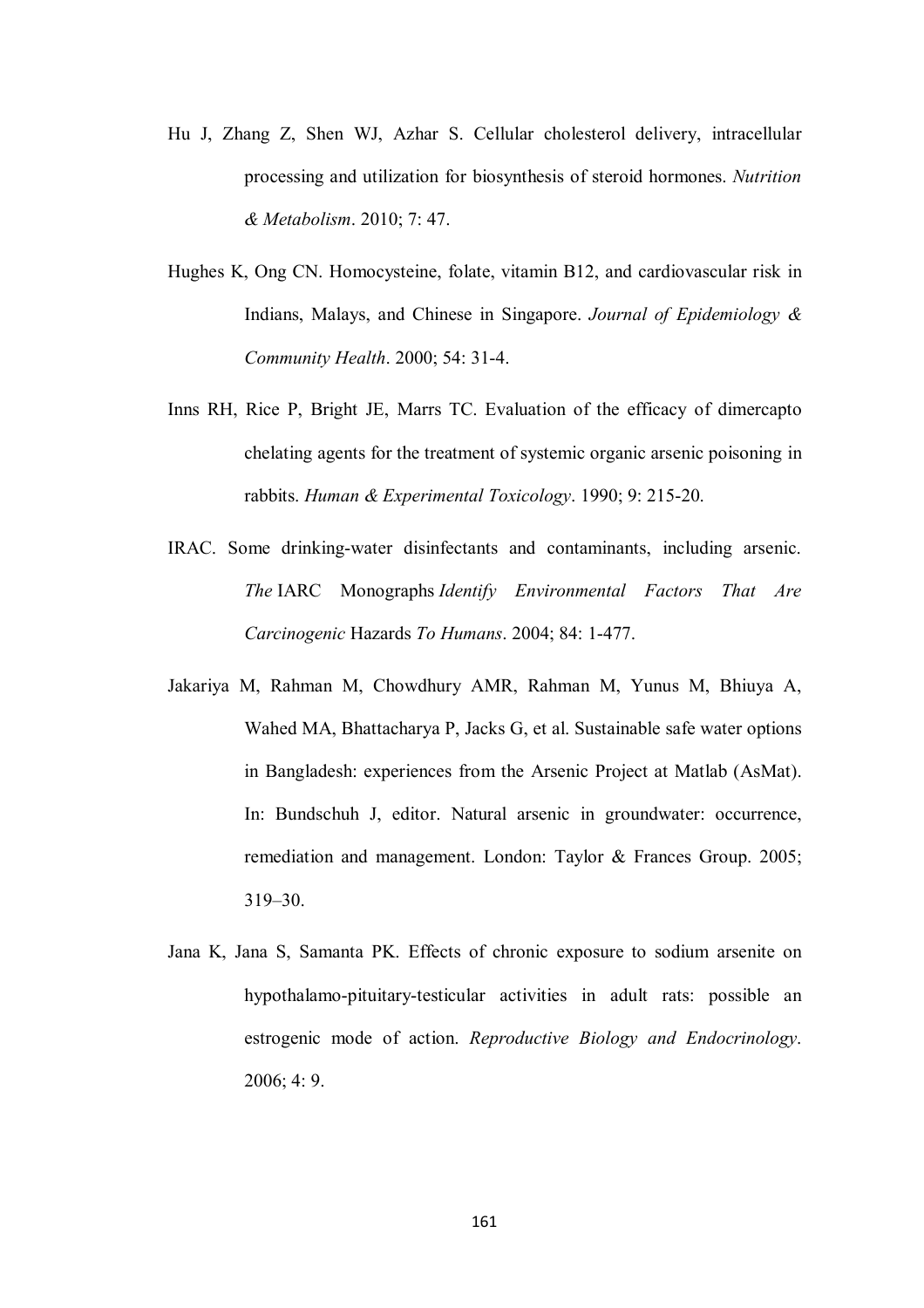- Jaouen G. Bioorganometallics: biomolecules, labeling, medicine. *John Wiley & Sons*. 2006.
- Jarabak J, Adams JA, Williams-Ashman HG, Talalay P. Purification of a 17βhydroxysteroid dehydrogenase of human placenta and studies on its transhydrogenase function. *Journal of Biological Chemistry*. 1962; 237: 345-57.
- Jendryczko A, Drózdz M. Lipid peroxidation in the nuclear fraction of rat lungs induced by hydralazine. *Neoplasma*. 1988; 35: 37-40.
- Jomova K, Jenisova Z, Feszterova M, Baros S, Liska J, Hudecova D, Rhodes CJ, Valko M. Arsenic: toxicity, oxidative stress and human disease. *Journal of Applied Toxicology*. 2011; 31: 95-107.
- Jones CG. Scanning electron microscopy: preparation and imaging for SEM. In Forensic microscopy for skeletal tissues. *Humana Press, Totowa, NJ*. 2012; 1-20.
- Judge JL, Owens KM, Pollock SJ, Woeller CF, Thatcher TH, Williams JP, Phipps RP, Sime PJ, Kottmann RM. Ionizing radiation induces myofibroblast differentiation via lactate dehydrogenase. *American Journal of Physiology-Lung Cellular and Molecular Physiology*. 2015; 309: 879-87.
- Kabbaj O, Yoon SR, Holm C, Rose J, Vitale ML, Pelletier RM. Relationship of the hormone-sensitive lipase-mediated modulation of cholesterol metabolism in individual compartments of the testis to serum pituitary hormone and testosterone concentrations in a seasonal breeder, the mink (Mustela vison). *Biology of Reproduction*. 2003; 68: 722-34.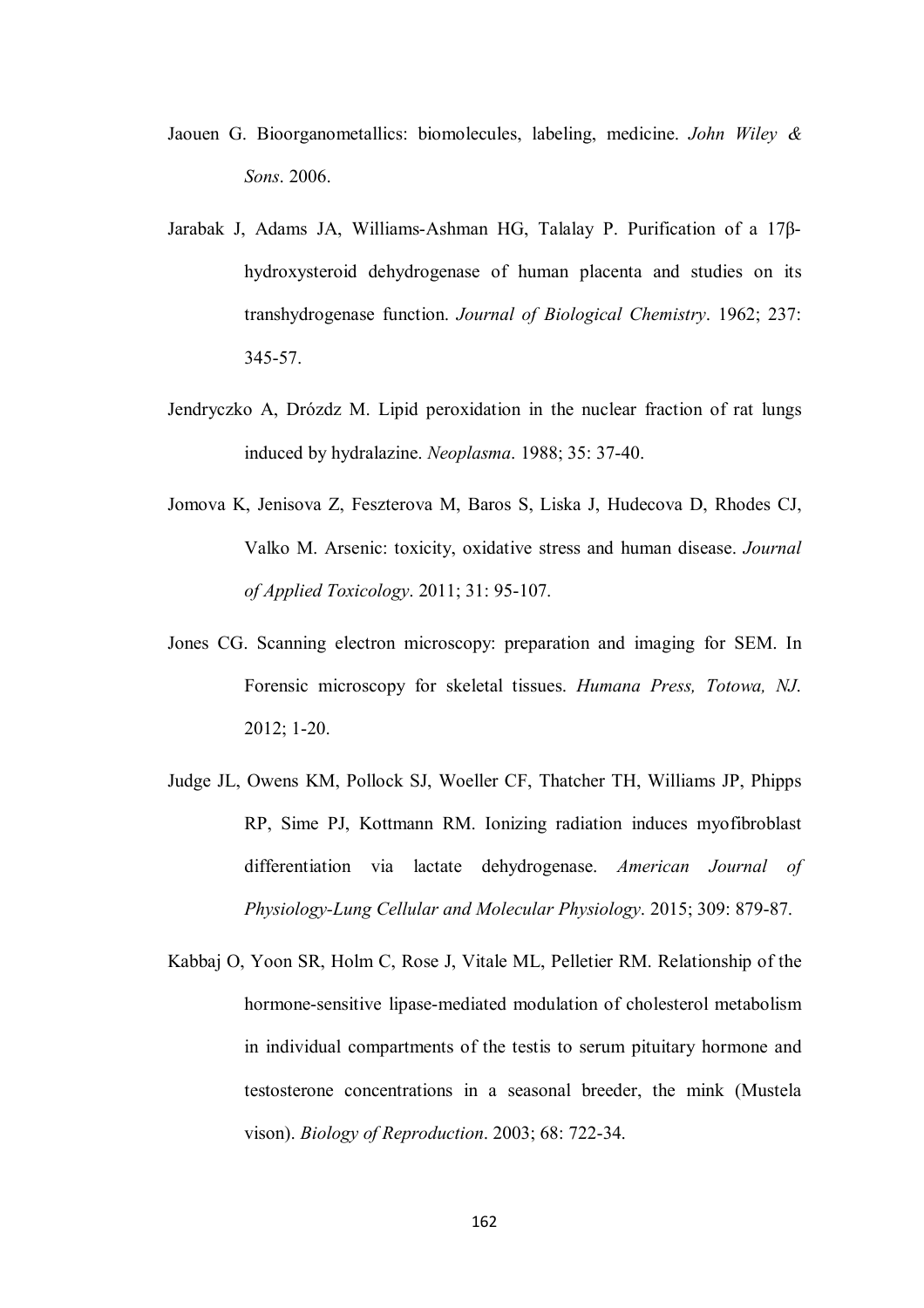- Kato K, Hayashi H, Hasegawa A, Yamanaka K, Okada S. DNA damage induced in cultured human alveolar (L-132) cells by exposure to dimethylarsinic acid. *Environmental Health Perspectives*. 1994; 102: 285-8.
- Kaur P, Guraya SS. Follicular growth and kinetics during the estrous cycle, pregnancy and postpartum in the Indian mole rat (Bandicota bengalensis). *American Journal of Anatomy*. 1983; 166: 469-82.
- Kennedy EP, Lehninger AL. Oxidation of fatty acids and tricarboxylic acid cycle intermediates by isolated rat liver mitochondria. *Journal of Biological Chemistry*. 1949; 179: 957-72.
- Kibriya MG, Jasmine F, Argos M, Verret WJ, Rakibuz-Zaman M, Ahmed A, Parvez F, Ahsan H. Changes in gene expression profiles in response to selenium supplementation among individuals with arsenic-induced pre-malignant skin lesions. *Toxicology Letters*. 2007; 169: 162-76.
- Kile ML, Ronnenberg AG. Can folate intake reduce arsenic toxicity?. *Nutrition Reviews.* 2008; 66: 349-53.
- Kim K, Heo YK, Chun S, Kim CH, Bian Y, Bae ON, Lee MY, Lim KM, Chung JH. Arsenic may act as a pro-metastatic carcinogen through promoting tumor cell-induced platelet aggregation. *Toxicological Sciences*. 2019; 168: 18- 27.
- Kim YJ, Kim JM. Arsenic toxicity in male reproduction and development. *Development & Reproduction*. 2015; 19: 167.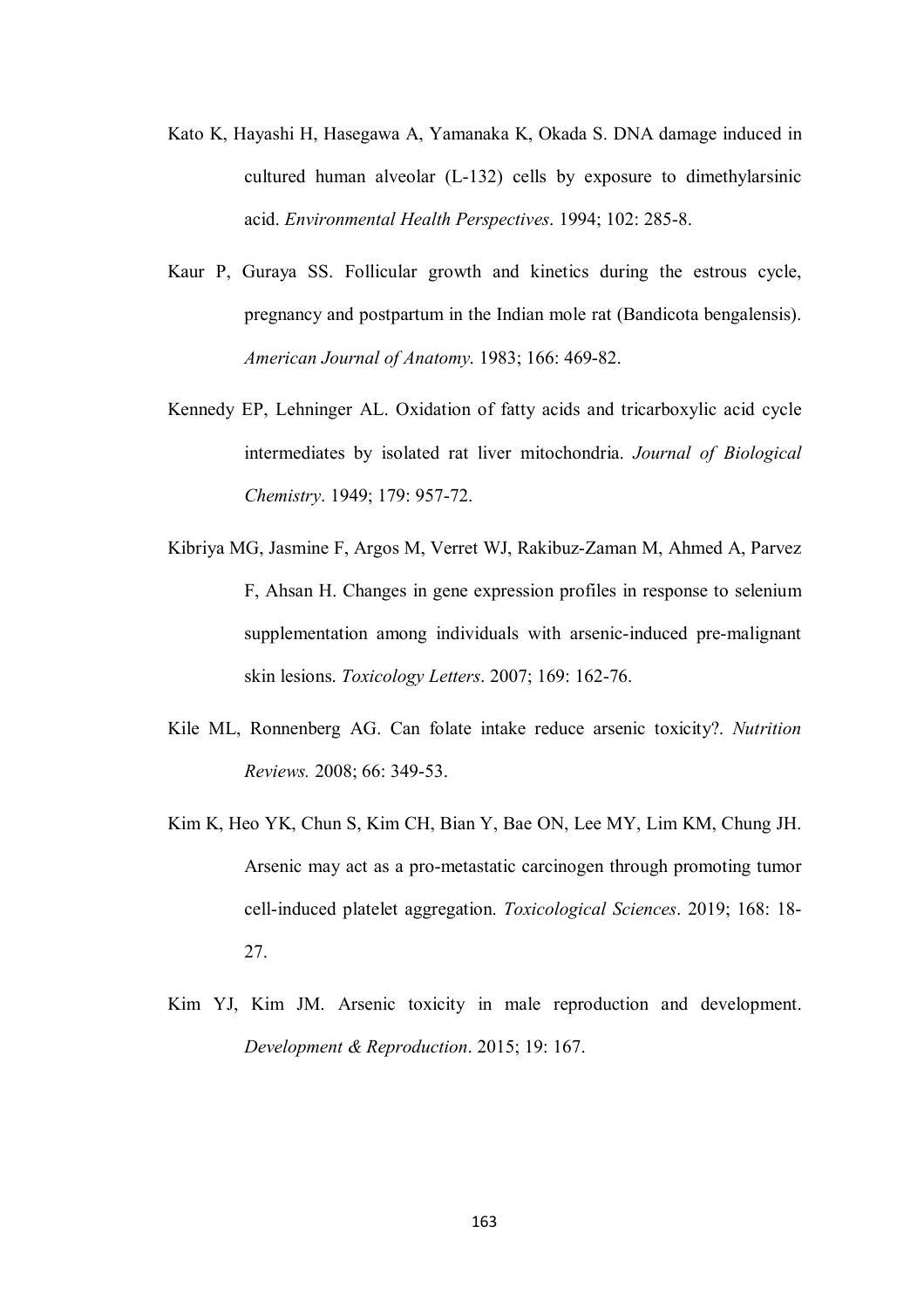- Klaassen CD. Heavy metals and heavy metal antagonists. In The Pharmaceutical Basis of Therapeutics (Goodman GA**,** Rall TW**,** Nies AS**,** Taylor P eds) *Pergamen Press:* New York. 1990; 1602-5.
- Kligerman AD, Doerr CL, Tennant AH, Harrington-Brock K, Allen JW, Winkfield E, Poorman-Allen P, Kundu B, Funasaka K, Roop BC, Mass MJ. Methylated trivalent arsenicals as candidate ultimate genotoxic forms of arsenic: induction of chromosomal mutations but not gene mutations. *Environmental and Molecular Mutagenesis*. 2003; 42: 192-205.
- Krebs HA. Untersuchugenüber den stoffwechsel der aminosäurenimtierkörper [in German] Z *Physiol Chem*. 1933; 218: 191–227.
- Kulshrestha A, Jarouliya U, Prassad GBKS, Flora SJS, Bisen P S. Arsenic-induced abnormalities in glucose metabolism: Biochemical basis and potential therapeutic and nutritional interventions. *World Journal of Translational Medicine*. 2014; 3: 96-111.
- Lam TY, Seto SW, Au AL, Poon CC, Li RW, Lam HY, Lau WS, Chan SW, Ngai SM, Leung GP, Lee SM. Folic Acid Supplementation Modifies β-Adrenoceptor–Mediated In Vitro Lipolysis of Obese/Diabetic (+ db/+ db) Mice. *Experimental Biology and Medicine*. 2009; 234: 1047-55.
- Lee TC, Oshimura M, Barrett JC. Comparison of arsenic-induced cell transformation, cytotoxicity, mutation and cytogenetic effects in Syrian hamster embryo cells in culture. *Carcinogenesis*. 1985; 6: 1421-6.
- Lepkovsky S, Borson HJ, Bouthilet R, Pencharz R, Singman D, Dimick MK, Robbins R. Reproduction in vitamin B12-deficient rats with emphasis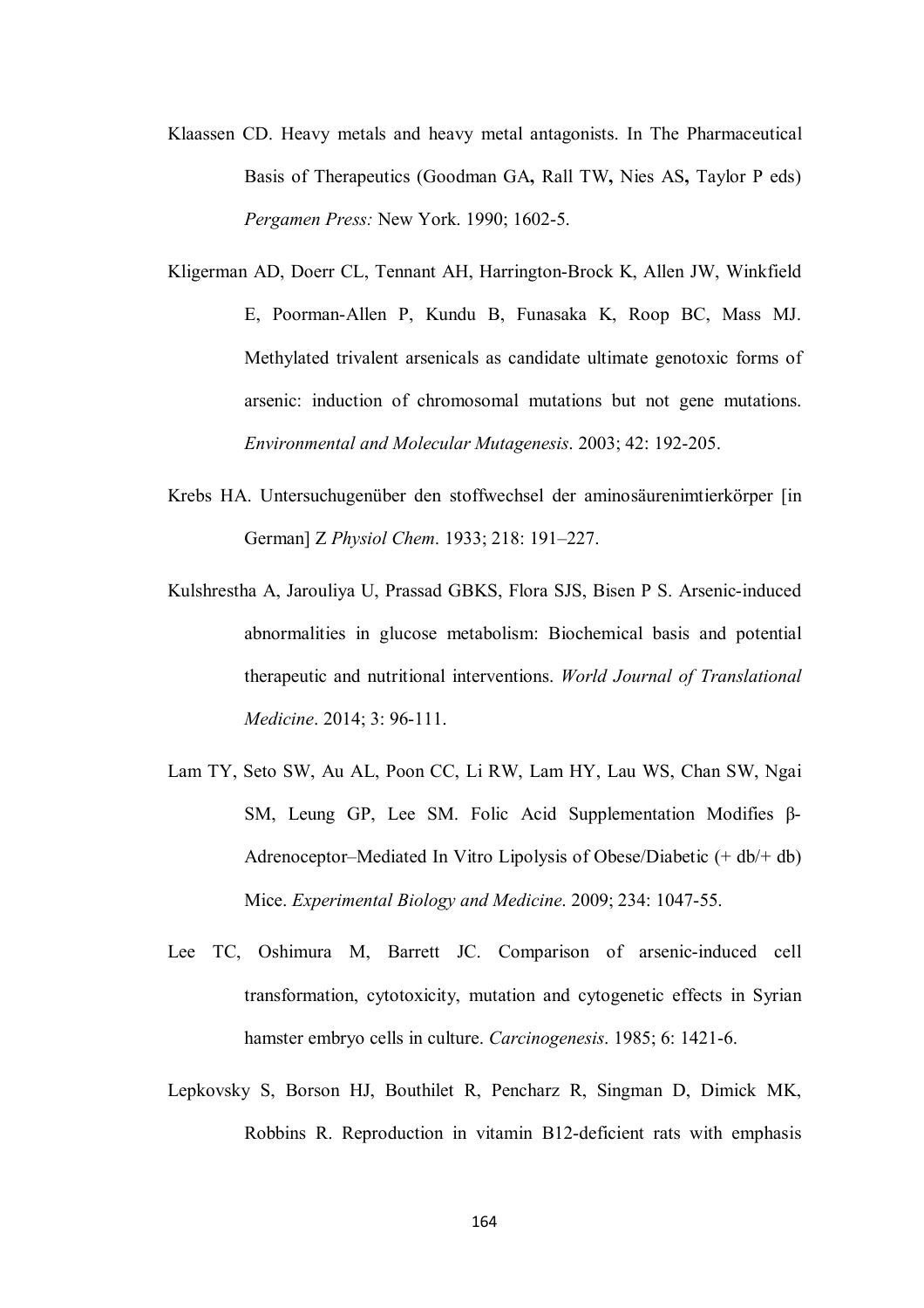upon intrauterine injury. *American Journal of Physiology-Legacy Content*. 1951; 165: 79-86.

- Li JH, Rossman TG. Comutagenesis of sodium arsenite with ultraviolet radiation in Chinese hamster V79 cells. *Biology of Metals*. 1991; 4: 197-200.
- Li M, Cai JF, Chiu JF. Arsenic induces oxidative stress and activates stress gene expressions in cultured lung epithelial cells. *Journal of Cellular Biochemistry*. 2002; 87: 29-38.
- Liu J, Waalkes MP. Liver is a target of arsenic carcinogenesis. *Toxicological Sciences*. 2008; 105: 24-32.
- Liu, J., Zheng, B., Aposhian, H. V., Zhou, Y., Chen, M. L., Zhang, A., et al. Chronic
- Long JA, Evans HM. The estrous cycle in the rat and its associated phenomena. *Memories of University of California*. 1922; 6: 1–148.
- Luberda Z. The role of glutathione in mammalian gametes. *Reproductive Biology*. 2005; 5: 5-17.
- Lucy JA. Functional and structural aspects of biological membranes: a suggested structural role for vitamin E in the control of membrane permeability and stability. *Annals of the New York Academy of Sciences*. 1972; 203: 4-11.
- Mahata J, Argos M, Verret W, Kibriya MG, Santella RM, Ahsan H. Effect of selenium and vitamin e supplementation on plasma protein carbonyl levels in patients with arsenic-related skin lesions. *Nutrition and Cancer*. 2008; 60: 55-60.
- Mahner S, Baasch C, Schwarz J, Hein S, Wölber L, Jänicke F, Milde-Langosch K. C-Fos expression is a molecular predictor of progression and survival in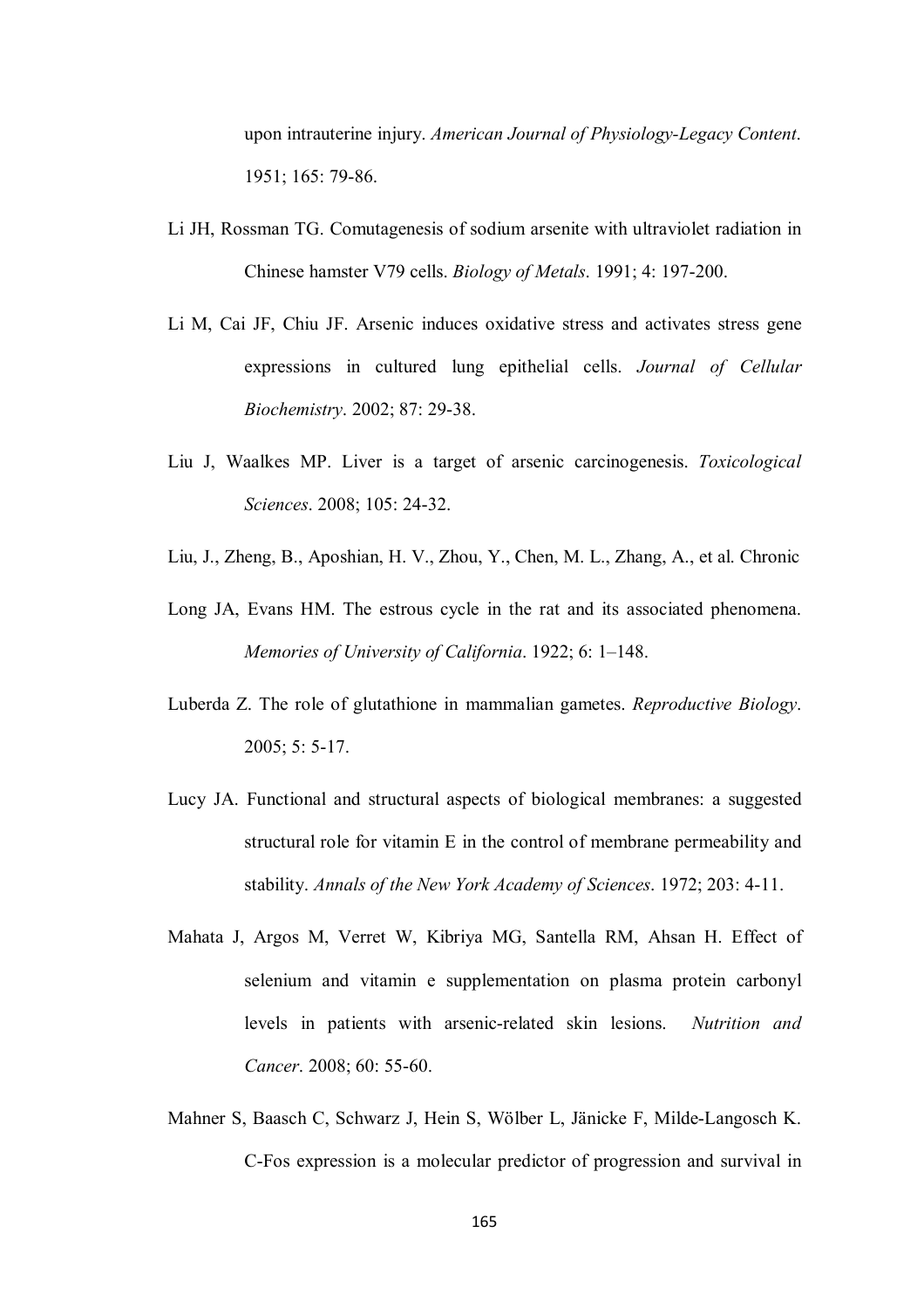epithelial ovarian carcinoma. *British Journal of Cancer*. 2008; 99: 1269- 75.

- Maiti S, Chatterjee AK. Effects on levels of glutathione and some related enzymes in tissues after an acute arsenic exposure in rats and their relationship to dietary protein deficiency. *Archives of Toxicology*. 2001; 75: 531-7.
- Maiti S, Chattopadhyay S, Acharyya N, Deb B, Hati AK. Emblica officinalis (amla) ameliorates arsenic-induced liver damage via DNA protection by antioxidant systems. *Molecular & Cellular Toxicology*. 2014; 10: 75-82.
- Maiti S, Chattopadhyay S, Deb B, Samanta T, Maji G, Pan B, Ghosh A, Ghosh D. Antioxidant and metabolic impairment result in DNA damage in arsenicexposed individuals with severe dermatological manifestations in Eastern India. *Environmental Toxicology*. 2012; 27: 342-50.
- Maki-Paakkanen J, Kurttio P, Paldy A, Pekkanen J. Association between the clastogenic effect in peripheral lymphocytes and human exposure to arsenic through drinking water. *Environmental and Molecular Mutagenesis*. 1998; 32: 301-13.
- Martinez VD, Vucic EA, Adonis M, Gil L, Lam WL. Arsenic biotransformation as a cancer promoting factor by inducing DNA damage and disruption of repair mechanisms. *Molecular Biology International*. 2011; 2011.
- Mazumder DG. Effect of chronic intake of arsenic-contaminated water on liver. *Toxicology and Applied Pharmacology*. 2005; 206: 169-75.
- McCall MR, Frei B. Can antioxidant vitamins materially reduce oxidative damage in humans?. Free Radical Biology and Medicine. 1999; 26: 1034-53.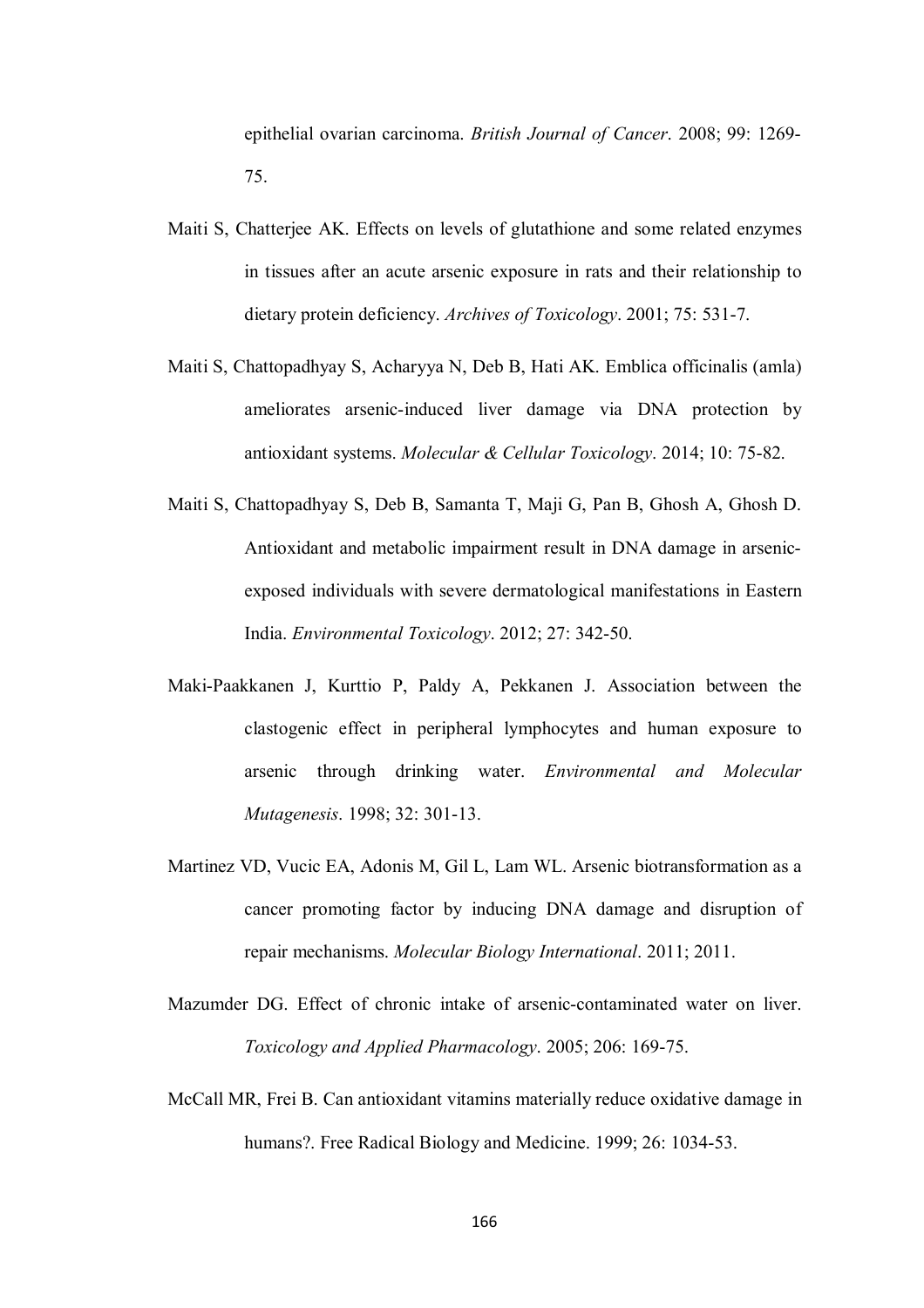- McCarthy CF, Fraser ID, Read AE. Plasma lactate dehydrogenase in megaloblastic anaemia. *Journal of Clinical Pathology*. 1966; 19: 51-4.
- McVicker BL, Tuma PL, Kharbanda KK, Lee SM, Tuma DJ. Relationship between oxidative stress and hepatic glutathione levels in ethanol-mediated apoptosis of polarized hepatic cells. *World Journal of Gastroenterology: WJG*. 2009; 15: 2609.
- Mieyal JJ, Gallogly MM, Qanungo S, Sabens EA, Shelton MD. Molecular mechanisms and clinical implications of reversible protein Sglutathionylation. *Antioxidants & Redox Signaling*. 2008; 10: 1941-88.
- Mirza N, Mahmood Q, Maroof Shah M, Pervez A, Sultan S. Plants as useful vectors to reduce environmental toxic arsenic content. *Scientific World Journal*. 2014; 2014: 921581.
- Mishra D, Gupta R, Pant SC, Kushwah P, Satish HT, Flora SJ. Co-administration of monoisoamyl dimercaptosuccinic acid and Moringa oleifera seed powder protects arsenic-induced oxidative stress and metal distribution in mice. *Toxicology Mechanisms and Methods*. 2009; 19: 169-82.
- Mishra S, Mattusch J, Wennrich R. Accumulation and transformation of inorganic and organic arsenic in rice and role of thiol-complexation to restrict their translocation to shoot. *Scientific Reports*. 2017; 7: 1-3.
- Montano E, Olivera M, Ruiz-Cortés ZT. Association between leptin, LH and its receptor and luteinization and progesterone accumulation (P4) in bovine granulosa cell in vitro. *Reproduction in Domestic Animals*. 2009; 44: 699- 704.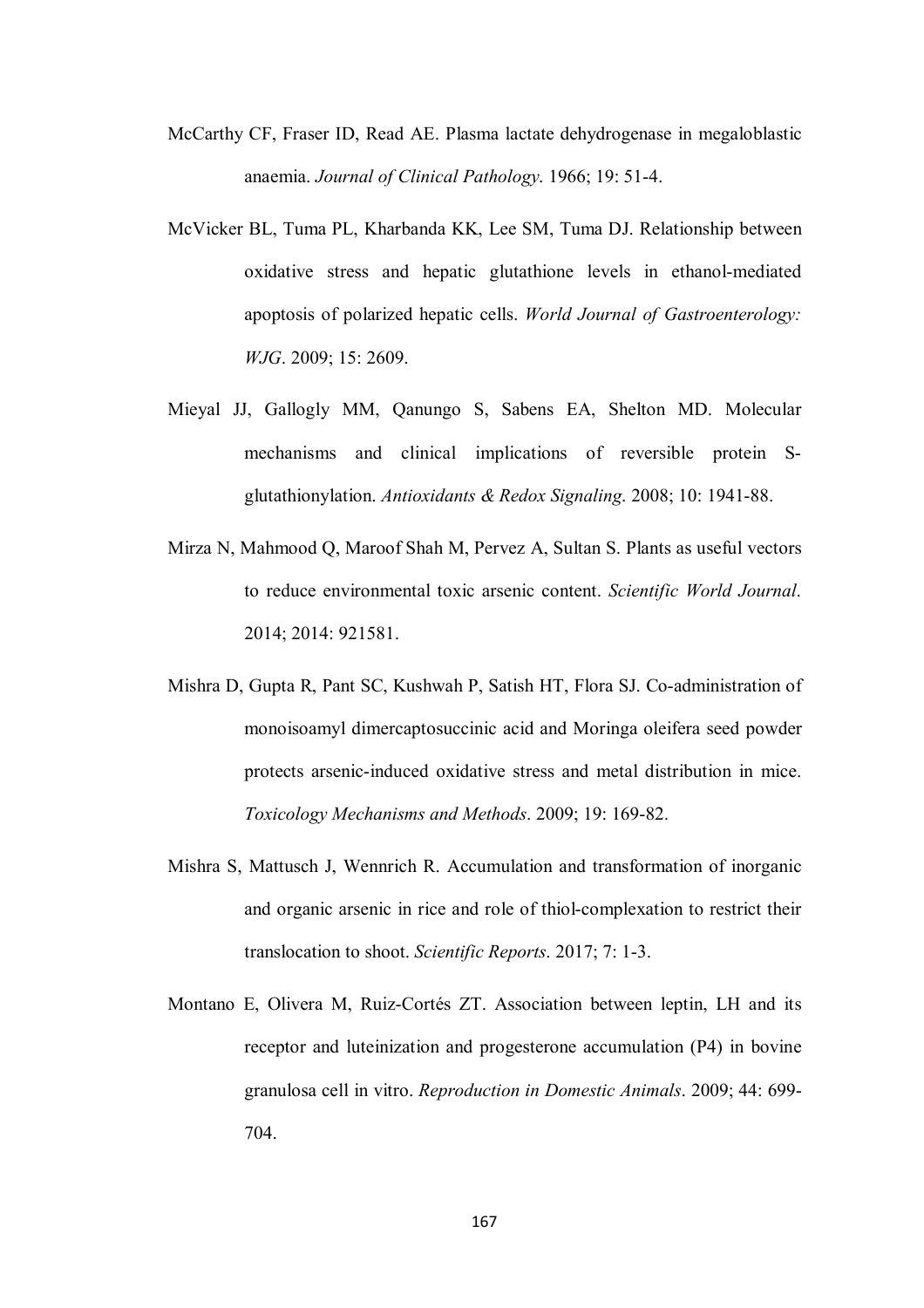- Mossman HW, Duke KL. Comparative morphology of the mammalian ovary. *Wisconsin University Press;* Madison. 1973; 133-151.
- Mukherjee S, Das D, Mukherjee M, Das AS, Mitra C. Synergistic effect of folic acid and vitamin  $B_{12}$  in ameliorating arsenic-induced oxidative damage in pancreatic tissue of rat. *The Journal of Nutritional Biochemistry*. 2006; 17: 319-27.
- Nakamura K, Hisaeda Y, Pan L, Yamauchi H. Methyl transfer from a hydrophobic vitamin B12 derivative to arsenic trioxide. *Journal of Organometallic Chemistry*. 2009; 694: 916-21.
- Nakamura K. Biomimetic and bio-Inspired catalytic system for arsenic detoxification, bio-Inspired catalysts with vitamin-B<sup>12</sup> cofactor. On biomimetics. *In Tech-Open Access, Rijeka*. 2011; 213-28.
- Navas-Acien A, Silbergeld EK, Streeter RA, Clark JM, Burke TA, Guallar E. Arsenic exposure and type 2 diabetes: a systematic review of the experimental and epidemiologic evidence. *Environmental Health Perspectives.* 2006; 114: 641-8.
- Neale G. B12 binding proteins. *Gut*. 1990; 31: 59.
- Nickson R, McArthur J, Burgess W, Ahmed KM, Ravenscroft P, Rahmanñ M. Arsenic poisoning of Bangladesh groundwater. *Nature*. 1998; 395: 338.
- Nickson RT, McArthur JM, Ravenscroft P, Burgess WG, Ahmed KM. Mechanism of arsenic release to groundwater, Bangladesh and West Bengal. *Applied Geochemistry*. 2000; 15: 403-13.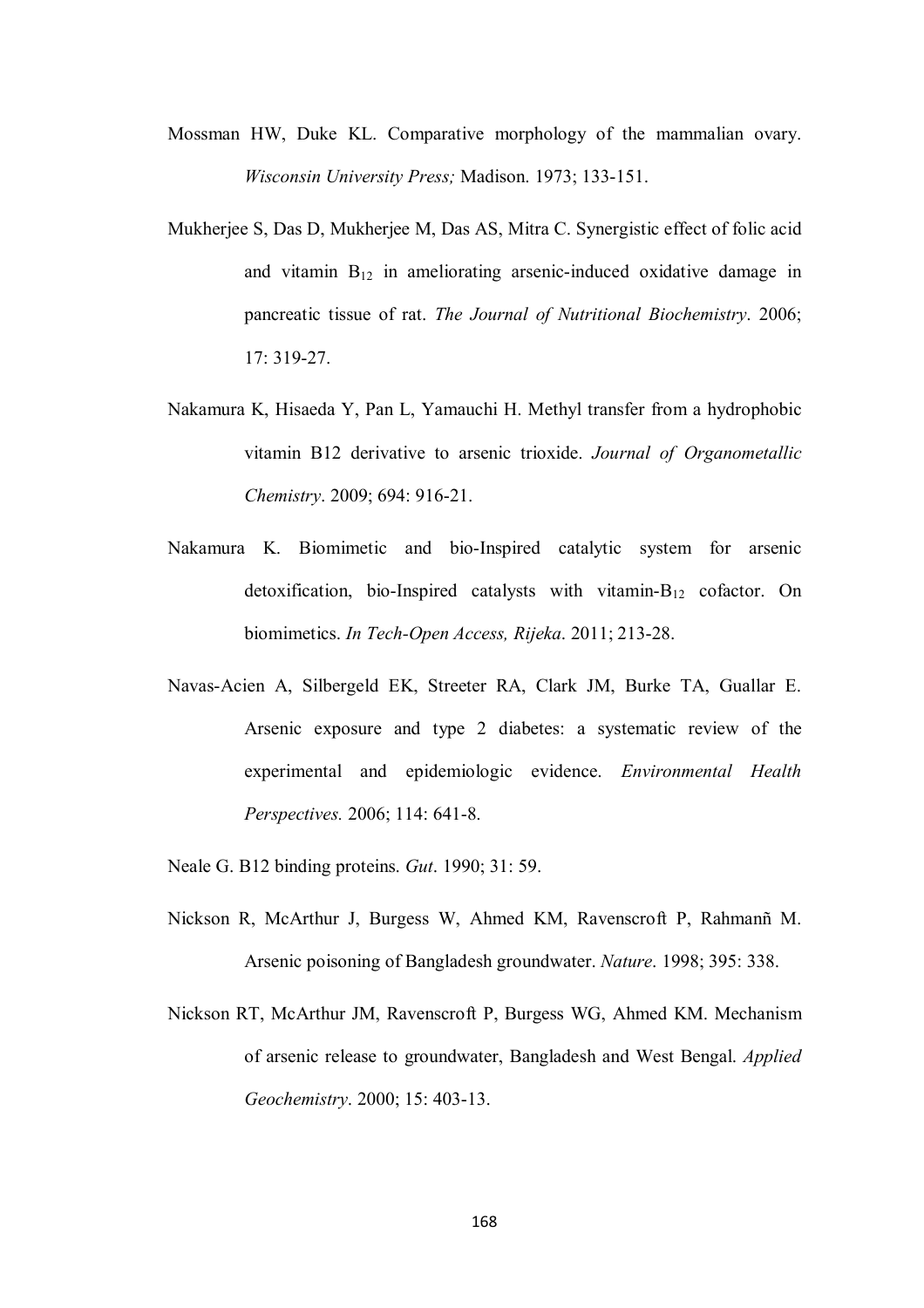- Nimrod A, Rosenfield RL, Otto P. Relationship of androgen action to androgen metabolism in isolated rat granulosa cells. *Journal of Steroid Biochemistry*. 1980; 13: 1015-19.
- Nordenson I, Sweins A, Beckman L. Chromosome aberrations in cultured human lymphocytes exposed to trivalent and pentavalent arsenic. *Scandinavian Journal of Work, Environment & Health*. 1981; 277-81.

NRC. Arsenic in drinking water. Washington, DC: *National Academy Press*; 2001.

- O Proinsias K, Ociepa M, Pluta K, Chromiński M, Nexo E, Gryko D. Vitamin B12 Phosphate Conjugation and Its Effect on Binding to the Human B12- Binding Proteins Intrinsic Factor and Haptocorrin. *Chemistry–A European Journal*. 2016; 22: 8282-89.
- Ohkawa H, Ohishi N, Yagi K. Assay for lipid peroxides in animal tissues by thiobarbituric acid reaction. *Analytical Biochemistry*. 1979; 95: 351-58.
- Palaniappan PR, Vijayasundaram V. FTIR study of arsenic induced biochemical changes on the liver tissues of fresh water fingerlings Labeo rohita. *Romanian Journal of* Biophysics,. 2008; 18: 135-44.
- Pant N, Kumar R, Murthy RC, Srivastava SP. Male reproductive effect of arsenic in mice. *Biometals*. 2001; 14: 113-7.
- Pardue HL, Bacon BL, Nevius MG, Skoug JW. Kinetic study of the Jaffé reaction for quantifying creatinine in serum: 1. Alkalinity controlled with NaOH. *Clinical Chemistry*. 1987; 33: 278-85.
- Parshad VR, Guraya SS. Histochemical distribution of tetrazolium reductases, dehydrogenases and lipids in the follicular wall of normal and atretic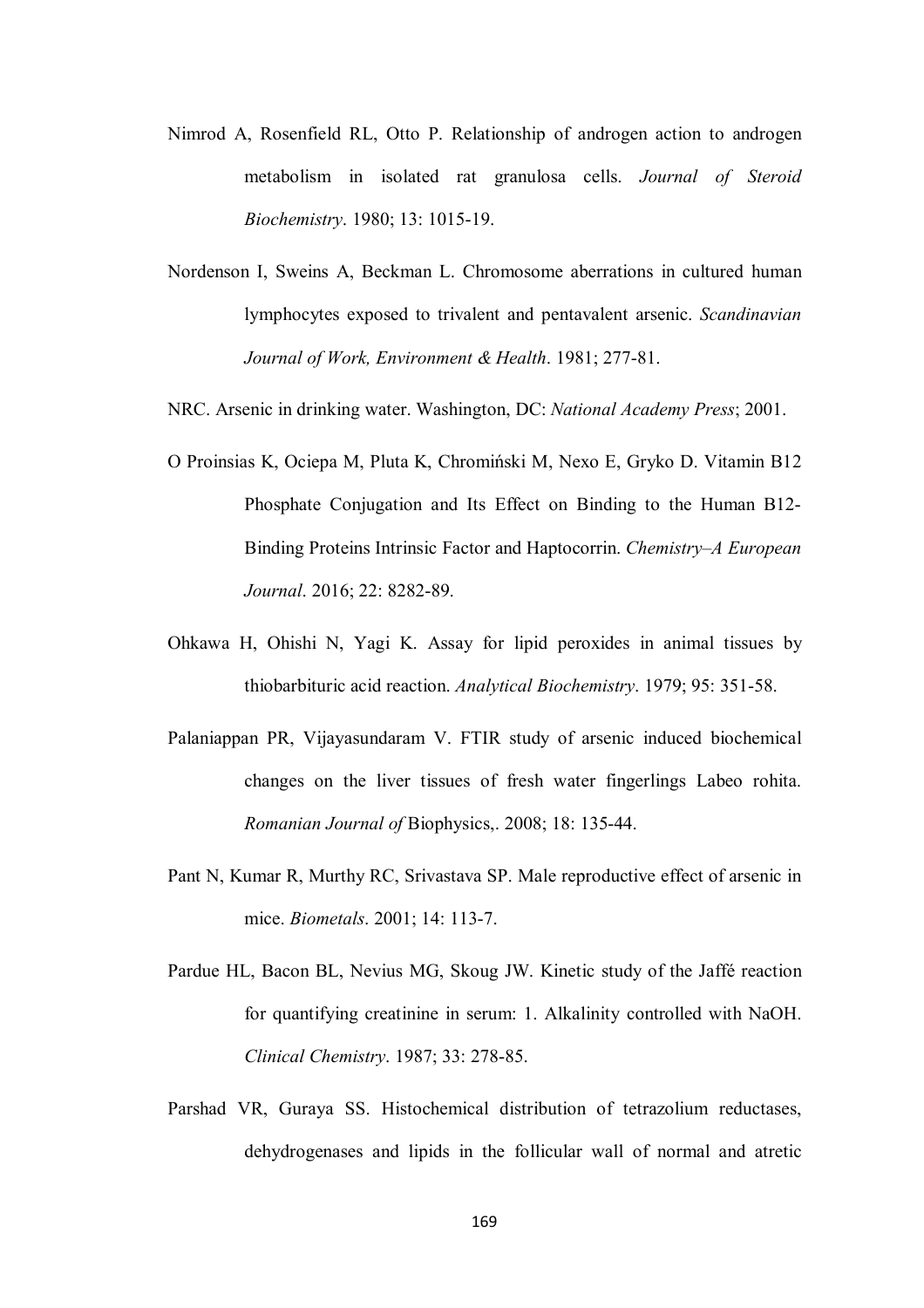follicles in the ovary of the Indian gerbilTatera indica (Muridae: Rodentia). Proceedings: *Animal Sciences*. 1983; 92: 121-8.

- Parshad VR. Reproductive cycles of mammals: Rodentia. *Reproductive Cycles of Indian Vertebrates*. 1989; 347-408.
- Phaniendra A, Jestadi DB, Periyasamy L. Free radicals: properties, sources, targets, and their implication in various diseases. *Indian Journal of Clinical Biochemistry*. 2015; 30: 11-26.
- Pierce BL, Kibriya MG, Tong L, Jasmine F, Argos M, Roy S, Paul-Brutus R, Rahaman R, Rakibuz-Zaman M, Parvez F, Ahmed A. Genome-wide association study identifies chromosome 10q24. 32 variants associated with arsenic metabolism and toxicity phenotypes in Bangladesh. *PLoS Genetics.* 2012; 8: e1002522.
- Poljak B, Fink R. The protective role of antioxidants in the defence against ROS/RNS-mediated environmental pollution. *Oxidative Medicine and Cellular Longevity*. 2014; 2014: 671539.
- Pongchaidecha M, Srikusalanukul V, Chattananon A, Tanjariyaporn S. Effect of metformin on plasma homocysteine, vitamin B12 and folic acid: a crosssectional study in patients with type 2 diabetes mellitus. *Journal of the Medical Association of Thailand= Chotmaihet thangphaet*. 2004; 87: 780- 7.
- Pott WA, Benjamin SA, Yang RS. Pharmacokinetics, metabolism, and carcinogenicity of arsenic. *In Reviews of Environmental Contamination and Toxicology*. Springer*,* New York. 2001; 165-214.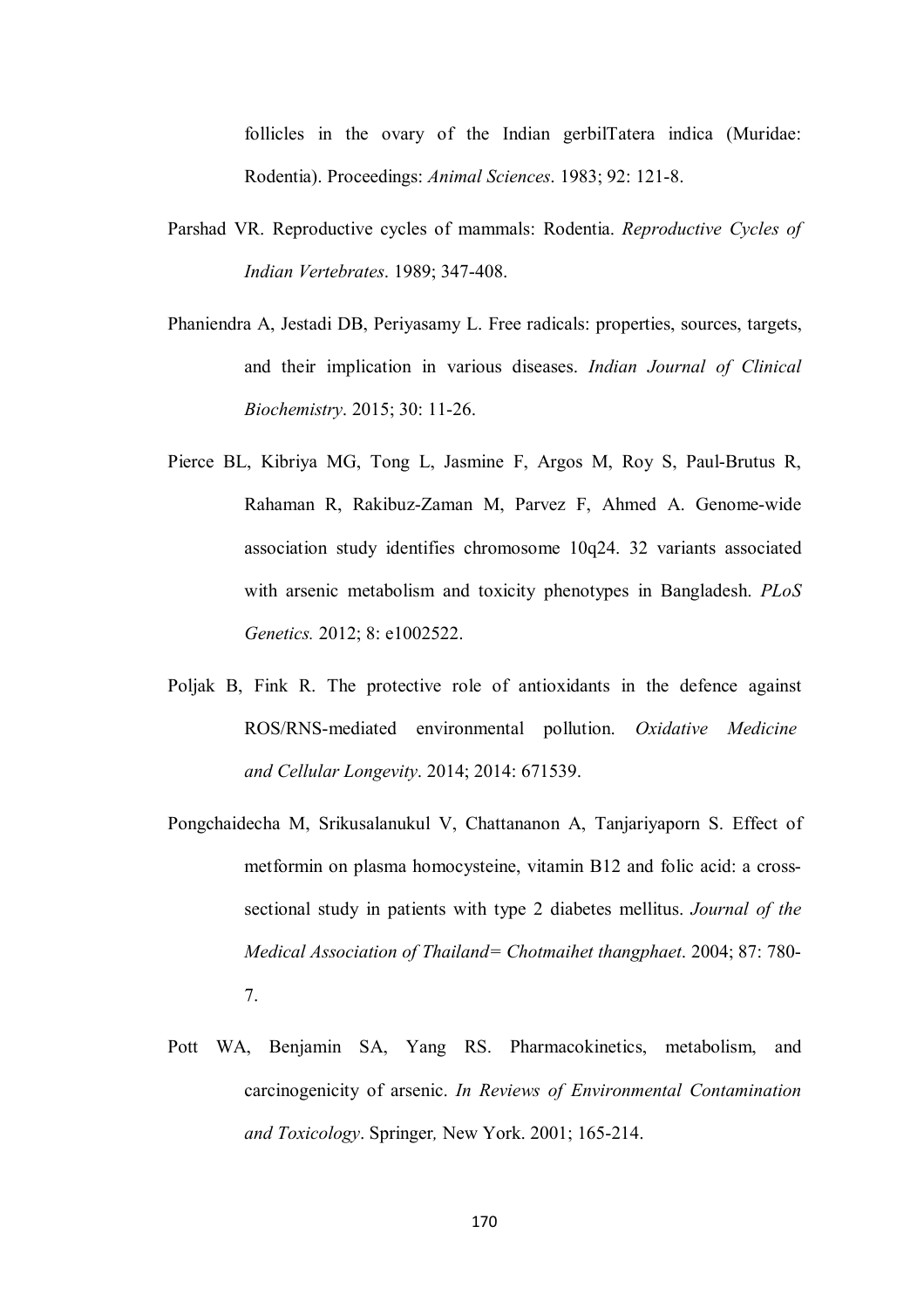- Priya P. N, Pillai A, Gupta S. Effect of simultaneous exposure to lead and cadmium on gonadotropin binding and steroidogenesis on granulosa cells, an in vitro study. *Indian Journal of Experimental Biology*. 2004; 42: 143–8.
- Rahman A, Vahter M, Smith AH, Nermell B, Yunus M, El Arifeen S, Persson LÅ, Ekström EC. Arsenic exposure during pregnancy and size at birth: a prospective cohort study in Bangladesh. *American Journal of Epidemiology*. 2009 ; 169: 304-12.
- Richards JS, Midgley Jr AR. Protein hormone action: a key to understanding ovarian follicular and luteal cell development. *Biology of Reproduction*. 1976; 14: 82-94.
- Rossman TG. Mechanism of arsenic carcinogenesis: an integrated approach. Mutation *Research/Fundamental and Molecular Mechanisms of Mutagenesis*. 2003; 533: 37-65.
- Rossner P, Bencko V, Havránková H. Effect of the combined action of selenium and arsenic on suspension culture of mice fibroblasts. *Environmental Health Perspectives*. 1977; 19: 235-7.
- Rothchild I, Schwartz NB. The corpus luteum-hypophysis relationship. the effects of progesterone and oestrogen on the secretion of luteotrophin and luteinizing hormone in the rat. *Acta Endocrinologica*. 1965; 49: 120-37.
- Roy P, Saha A. Metabolism and toxicity of arsenic: A human carcinogen. Curr Roy, A.K. Chemistry of arsenic and arsenic minerals relevant to contamination of groundwater and soil from subterranean source. *Everyman's Science*. 1999; 34: 15-21.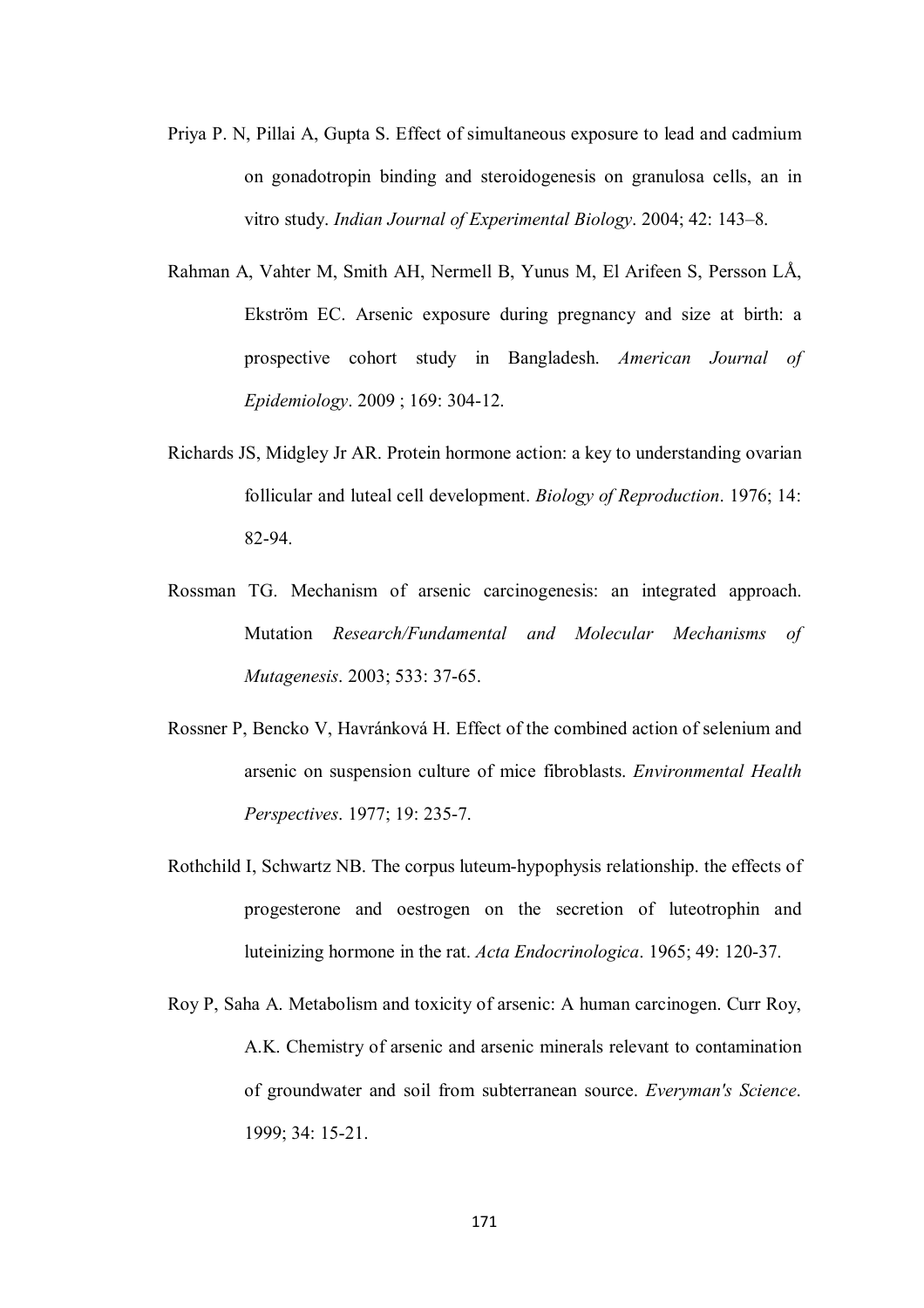- Roy P, Saha A. Metabolism and toxicity of arsenic: A human carcinogen. *Current Science*. 2002: 38-45.
- Sadasivan S, Manickam A. Peroxidase. In: Sadasivan S, Manickam A, editors. Methods in biochemistry. New Delhi*: New Age International Publishers*; 1996; 108–10.
- Saha AK, Chakraborti C, De SA. Studies of genesis of arsenic in groundwater in parts of West Bengal. *Indian Society* of *Earth Sciences*. 1997; 24: 1-5.
- Saha JC, Dikshit AK, Bandyopadhyay M, Saha KC. A review of arsenic poisoning and its effects on human health. *Critical Reviews in Environmental Science and Technology*. 1999; 29: 281-313.
- Sahu A. Histomorphic changes in the ovary during the estrous cycle of a wild rat, Bandicota bengalensis. *Canadian Journal of Zoology*. 1984; 62: 1052-8.
- Salnikow K, Zhitkovich A. Genetic and epigenetic mechanisms in metal carcinogenesis and cocarcinogenesis: nickel, arsenic, and chromium. *Chemical Research in Toxicology*. 2008; 21: 28-44.
- Sankar TV, Zynudheen AA, Anandan R, Nair PV. Distribution of organochlorine pesticides and heavy metal residues in fish and shellfish from Calicut region, Kerala, India. *Chemosphere.* 2006; 65: 583-90.
- Santra A, Maiti A, Das S, Lahiri S, Charkaborty SK, Guha Mazumder DN, Guha Mazumder D. Hepatic damage caused by chronic arsenic toxicity in experimental animals*. Journal of Toxicology: Clinical Toxicology*. 2000; 38: 395-405.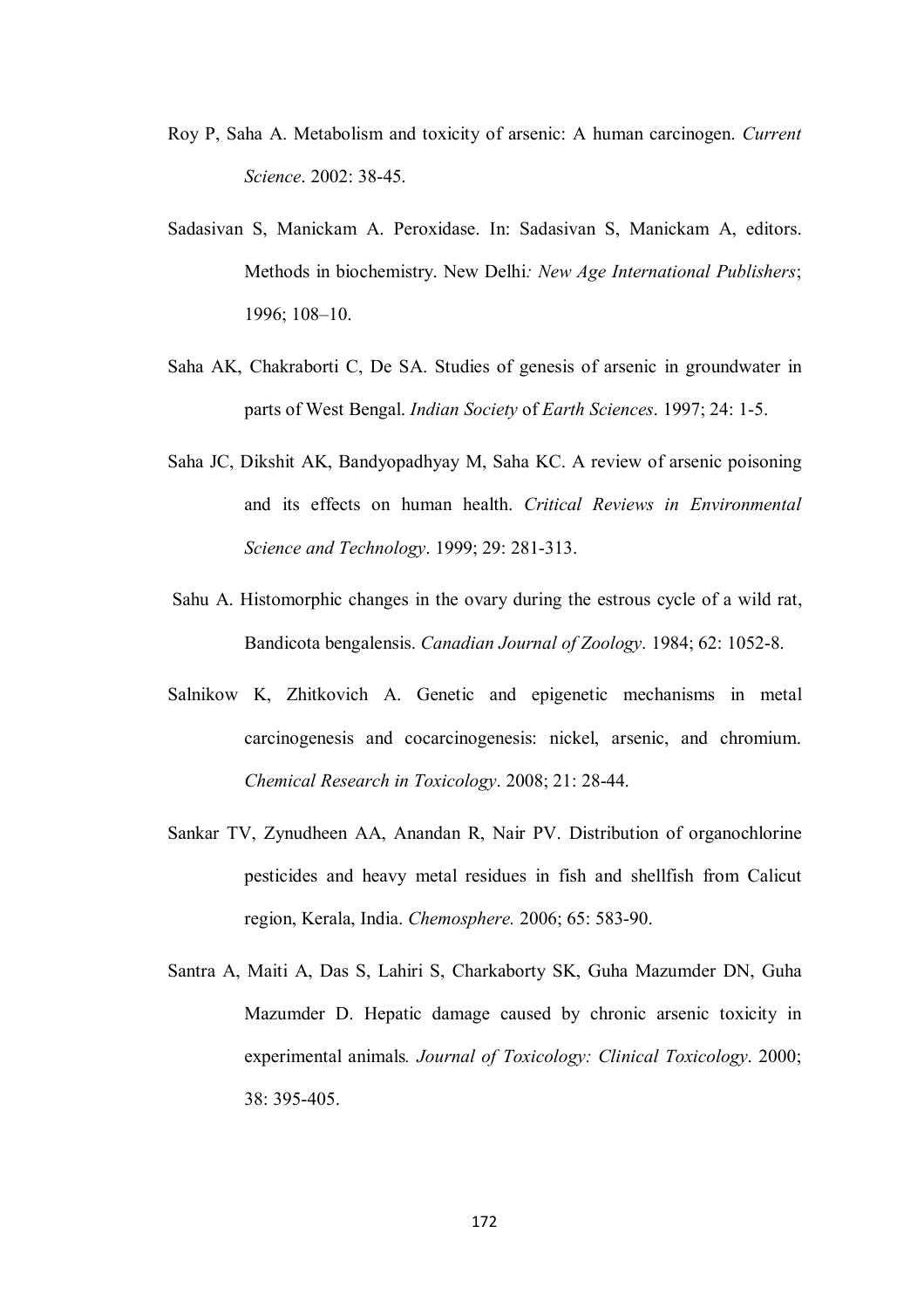- Sarkar B, Bhaumik K, Mukherjee A, Sarkar K. School Children Exposed to Arsenic Contaminated Drinking Water in the Backdrop of Widespread Under-Nutrition in West Bengal, Eastern-India. *Epidemiology (Sunnyvale)*. 2016; 6: 2161-1165.
- Sarkar M. Effect of sodium arsenite on testicular Δ<sup> $\land$ </sup> 5-3β, 17β-HSD activities in albino rats: Dose-and duration-dependent responses. *Medical Science Research*. 1991; 19: 789-90.
- Scholl TO, Johnson WG. Folic acid: influence on the outcome of pregnancy. *The American journal of clinical nutrition*. 2000; 71: 1295S-303S.
- Schumann G, Bonora R, Ceriotti F, Férard G, Ferrero CA, Franck PF, Gella FJ, Hoelzel W, Jørgensen PJ, Kanno T, Kessner A. International Federation of Clinical Chemistry and Laboratory Medicine. IFCC primary reference procedures for the measurement of catalytic activity concentrations of enzymes at 37 C. International Federation of Clinical Chemistry and Laboratory Medicine: Part 4. Reference procedure for the measurement of catalytic concentration of alanine aminotransferase. *Clin Chem Lab Med*. 2002; 40: 725-33.
- Seetharam B, Alpers DH. Absorption and transport of cobalamin (vitamin B12). *Annual review of nutrition*. 1982; 2: 343-69.
- Senger PL. Pathways to pregnancy and parturition. Second revised edition. *Current Conceptions, Inc.* Pullman.2005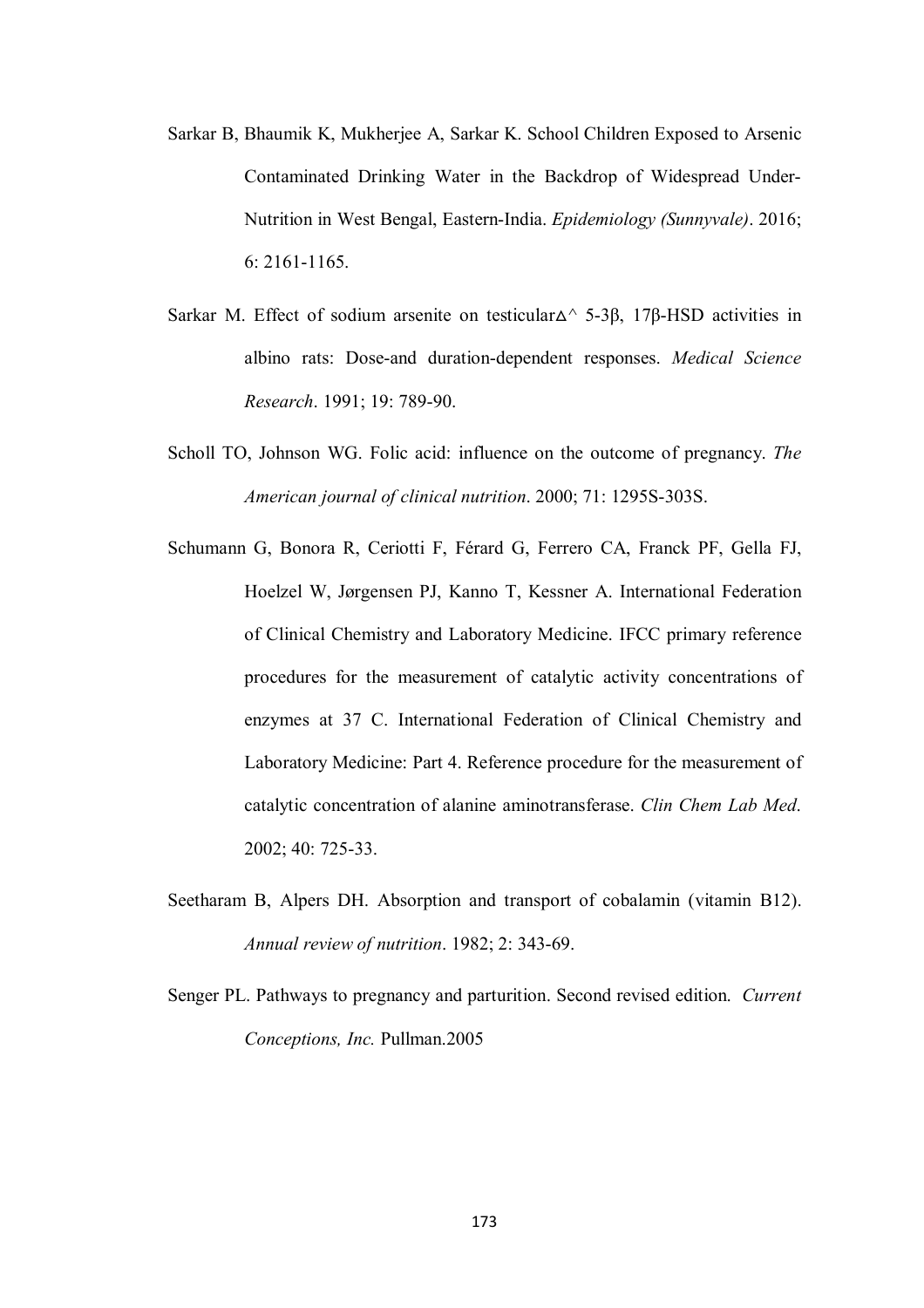- Shalat SL, Walker DB, Finnell RH. Role of arsenic as a reproductive toxin with particular attention to neural tube defects. *Journal of toxicology and environmental health*. 1996; 48: 253-72.
- Shankar S, Shanker U. Arsenic contamination of groundwater: a review of sources, prevalence, health risks, and strategies for mitigation. *The Scientific World Journal.* 2014; 2014.
- Shaw GM, Schaffer D, Velie EM, Morland K, Harris JA. Periconceptional vitamin use, dietary folate, and the occurrence of neural tube defects. *Epidemiology*. 1995; 219-26.
- Shen ZY, Shen WY, Chen MH, Shen J, Zeng Y. Reactive oxygen species and antioxidants in apoptosis of esophageal cancer cells induced by As2O3. *International Journal of MolecularM*. 2003; 11: 479-84.
- Shila S, Subathra M, Devi MA, Panneerselvam C. Arsenic intoxication-induced reduction of glutathione level and of the activity of related enzymes in rat brain regions: reversal by dl-α-lipoic acid*. Archives of Toxicology*. 2005; 79: 140-6.
- Shukla JP, Pandey K. Impaired spermatogenesis in arsenic treated freshwater fish, Colisa fasciatus (Bl. and Sch.). *Toxicology Letters*. 1984; 21: 191-5.
- Sikorski EE, Burns LA, Stern ML, Luster MI, Munson AE. Splenic cell targets in gallium arsenide-induced suppression of the primary antibody response. *Toxicology and Applied Pharmacology*. 1991; 110: 129-42.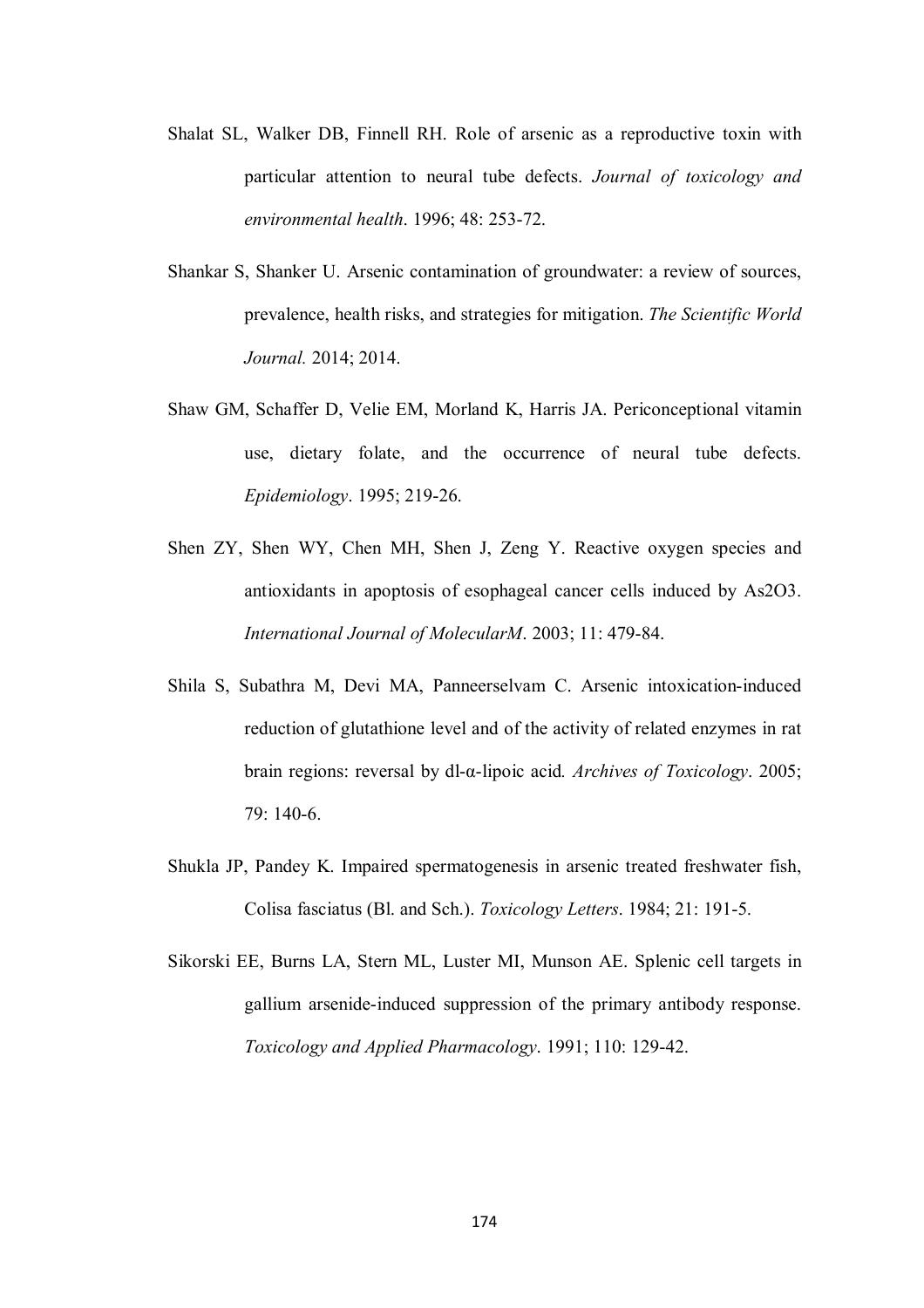- Singh NP, McCoy MT, Tice RR, Schneider EL. A simple technique for quantitation of low levels of DNA damage in individual cells. *Experimental Cell Research*. 1988; 175: 184-91.
- Sinha AK. Colorimetric assay of catalase. *Analytical Biochemistry*. 1972; 47: 389- 94.
- Skalnaia MG, Zhavoronkov AA, Skal'nyĭ AV, Riabchikov OP. Morphologic characteristics of the thymus in pregnant and newborn mice exposed to sodium arsenite. *Arkhiv Patologii*. 1995; 57: 52-8.
- Smedley PL, Kinniburgh DG. A review of the source, behaviuor and distribution of arsenic in natural waters. Applied Geochemistry. 2002;17: 517-68.
- Sohn KJ, Stempak JM, Reid S, Shirwadkar S, Mason JB, Kim YI. The effect of dietary folate on genomic and p53-specific DNA methylation in rat colon. *Carcinogenesis*. 2003; 24: 81-90.
- Spiegelstein O, Lu X, Le XC, Troen A, Selhub J, Melnyk S, James SJ, Finnell RH. Effects of dietary folate intake and folate binding protein-1 (Folbp1) on urinary speciation of sodium arsenate in mice. *Toxicology Letters*. 2003; 145: 167-74.
- Steinman HM. The amino acid sequence of mangano superoxide dismutase from Escherichia coli B. *Journal of Biological Chemistry*. 1978; 253: 8708-20.
- Stokstand E L, Chan MM, Watson JE Brody T. Nutritional interactions of Vitamin B12, folic acid and thyroxine. *Annals of the New York Academy of Sciences*.1980; 35: 5119-129.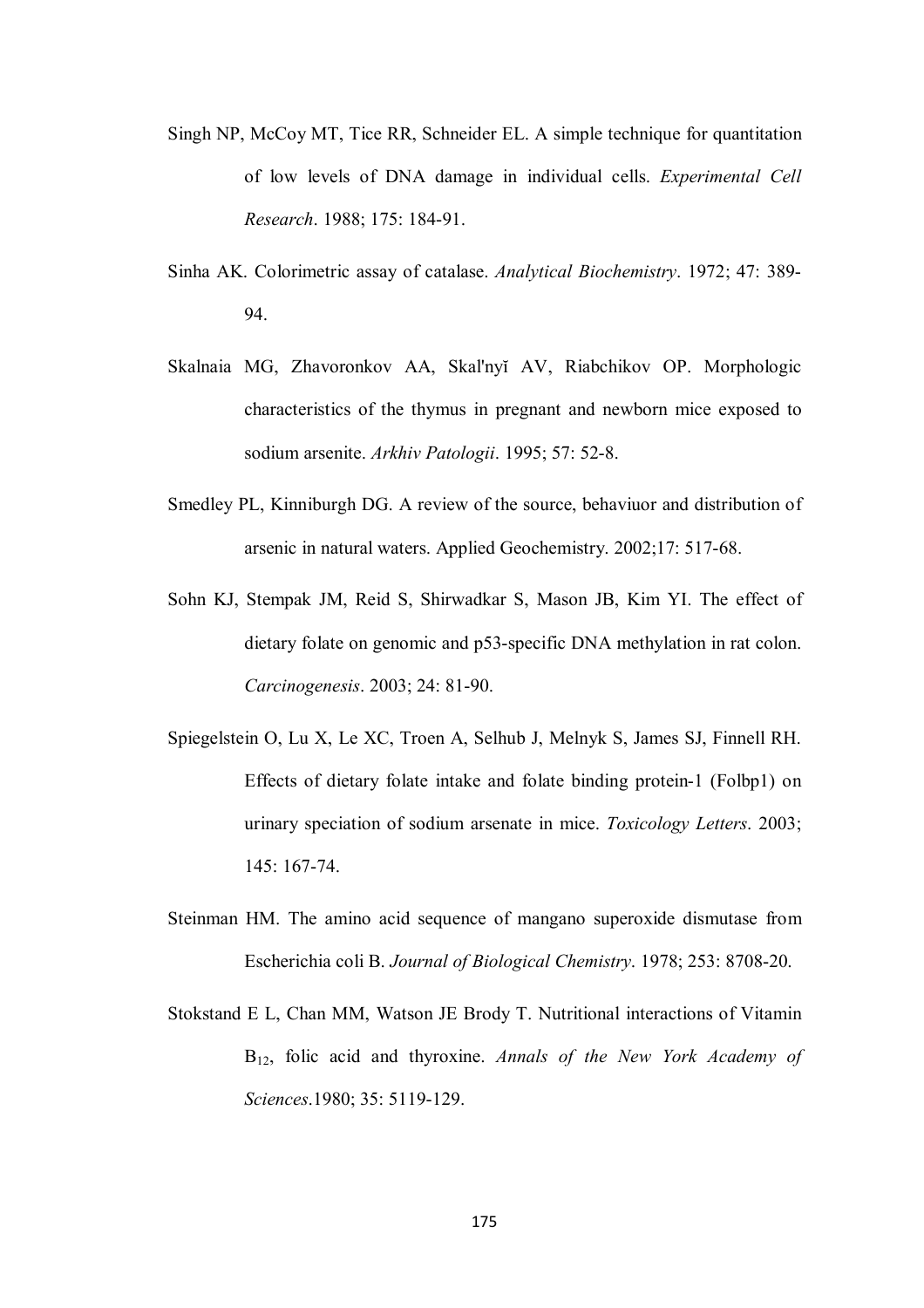- Straskraba V, Moran RE. Environmental occurrence and impacts of arsenic at gold mining sites in the western United States. *International Journal of Mine Water*. 1990; 9: 181-91.
- Strauss III JF, Schuler LA, Rosenblum MF, Tanaka T. Cholesterol metabolism by ovarian tissue. *In Advances in Lipid Research. Elsevier*. 1981; 18: 99-157.
- Suresh A, Tung F, Moreb J, Zucali JR. Role of manganese superoxide dismutase in radioprotection using gene transfer studies. *Cancer Gene Therapy*. 1994; 1: 85-90.
- Tabacova S**,** Hunter ES**,** Balabaeva L. Potential role of oxidative damage in developmental toxicity of arsenic. In *Arsenic: Exposure and health effects (Abernathy CO, Calderm RL, Chappell WR eds) Chapman & Hall*: London**,** 1992; 135-144.
- Talalay P. Hydroxy steroid dehydrogenase. In: Colowick SP, Kaplan NO, editors. Methods in enzymology. New York*: Academic Press:* New York**.** 1962; 512–6.
- Thompson DJ. A chemical hypothesis for arsenic methylation in mammals. *Chemico-Biological Interactions*. 1993; 88: 89-114.
- Thornton I**,** Farago M. The geochemistry of arsenic. In *Arsenic Exposure and Health Effects (Abernathy CO, Calderson RL, Chappell WR eds)*. Chapman and Hall: New York**,** 1997; 1-16.
- Tremblay Y, Marcotte B, Strauss JF. Differential Regulation of 3β-HSD and 17β-HSD Expression in Granulosa Cells. In Signaling Mechanisms and Gene Expression in the Ovary. *Springer,* New York: 1991; 261-26.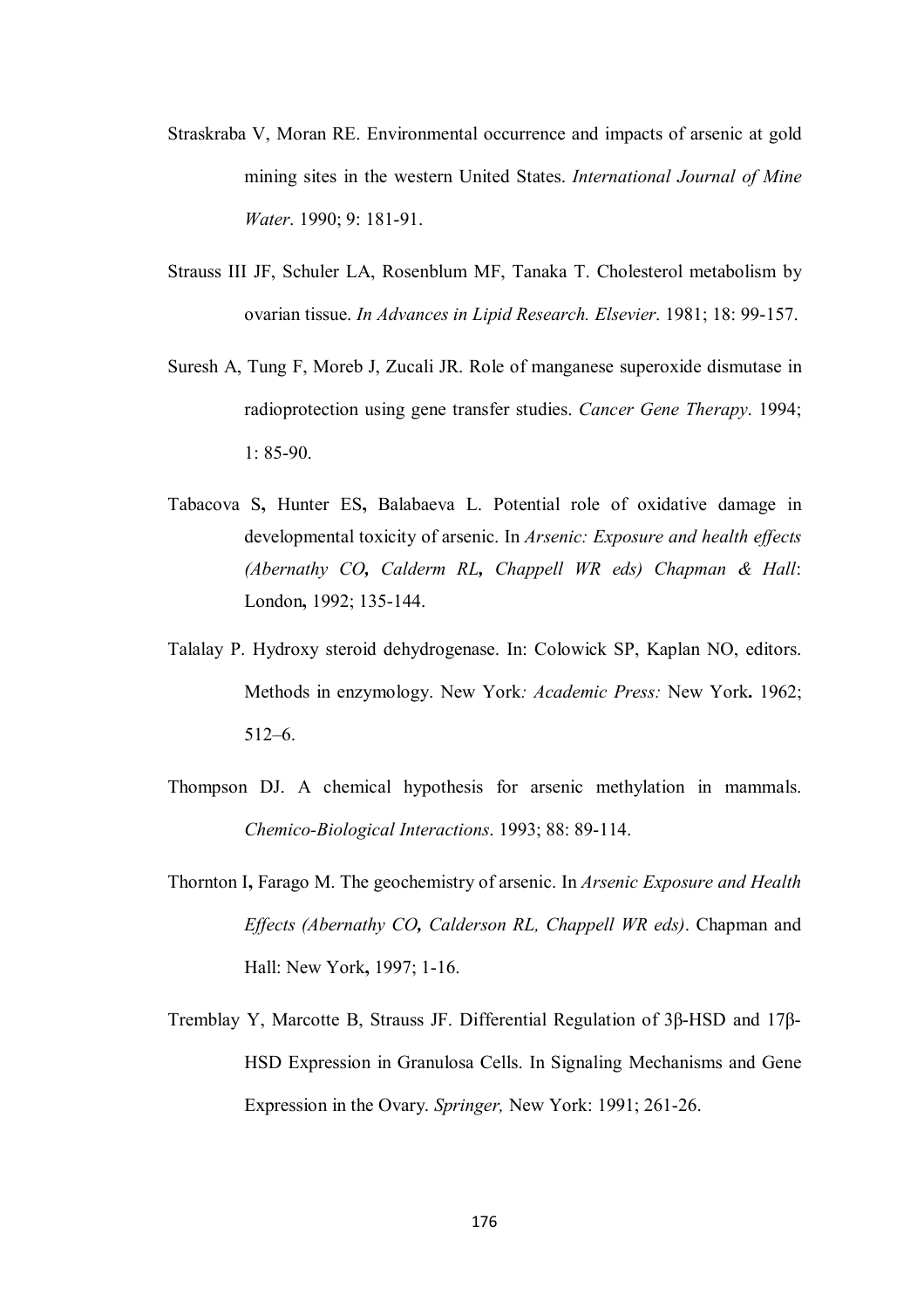- Tyler CR, Allan AM. The effects of arsenic exposure on neurological and cognitive dysfunction in human and rodent studies: a review. *Current Environmental Health Reports*. 2014 Jun 1;1(2):132-47.
- Vahter M, Concha G. Role of metabolism in arsenic toxicity. *Pharmacology & Toxicology*: *Mini Review*. 2001; 89: 1-5.
- Vanderhyden BC, Tonary AM. Differential regulation of progesterone and estradiol production by mouse cumulus and mural granulosa cells by A factor (s) secreted by the oocyte. *Biology of Reproduction*. 1995; 53: 1243-50.
- Visentin M, Diop-Bove N, Zhao R, Goldman ID. The intestinal absorption of folates. *Annual Review of Physiology*. 2014; 76: 251-74.
- Wallock-Montelius LM, Villanueva JA, Chapin RE, Conley AJ, Nguyen HP, Ames BN, Halsted CH. Chronic ethanol perturbs testicular folate metabolism and dietary folate deficiency reduces sex hormone levels in the Yucatan micropig. *Biology of Reproduction*. 2007; 76: 455-65.
- Warnick GR, Nguyen T, Albers A. Comparison of improved precipitation methods for quantification of high-density lipoprotein cholesterol. *Clinical Chemistry*. 1985; 31: 217-22.
- Watanabe T, Ohkawa K, Kasai S, Ebara S, Nakano Y, Watanabe Y. The effects of dietary vitamin B12 deficiency on sperm maturation in developing and growing male rats. *Congenital Anomalies*. 2003; 43: 57-64.
- Wei M, Guo F, Rui D, Wang H, Feng G, Li S, Song G. Alleviation of arsenicinduced pulmonary oxidative damage by GSPE as shown during in vivo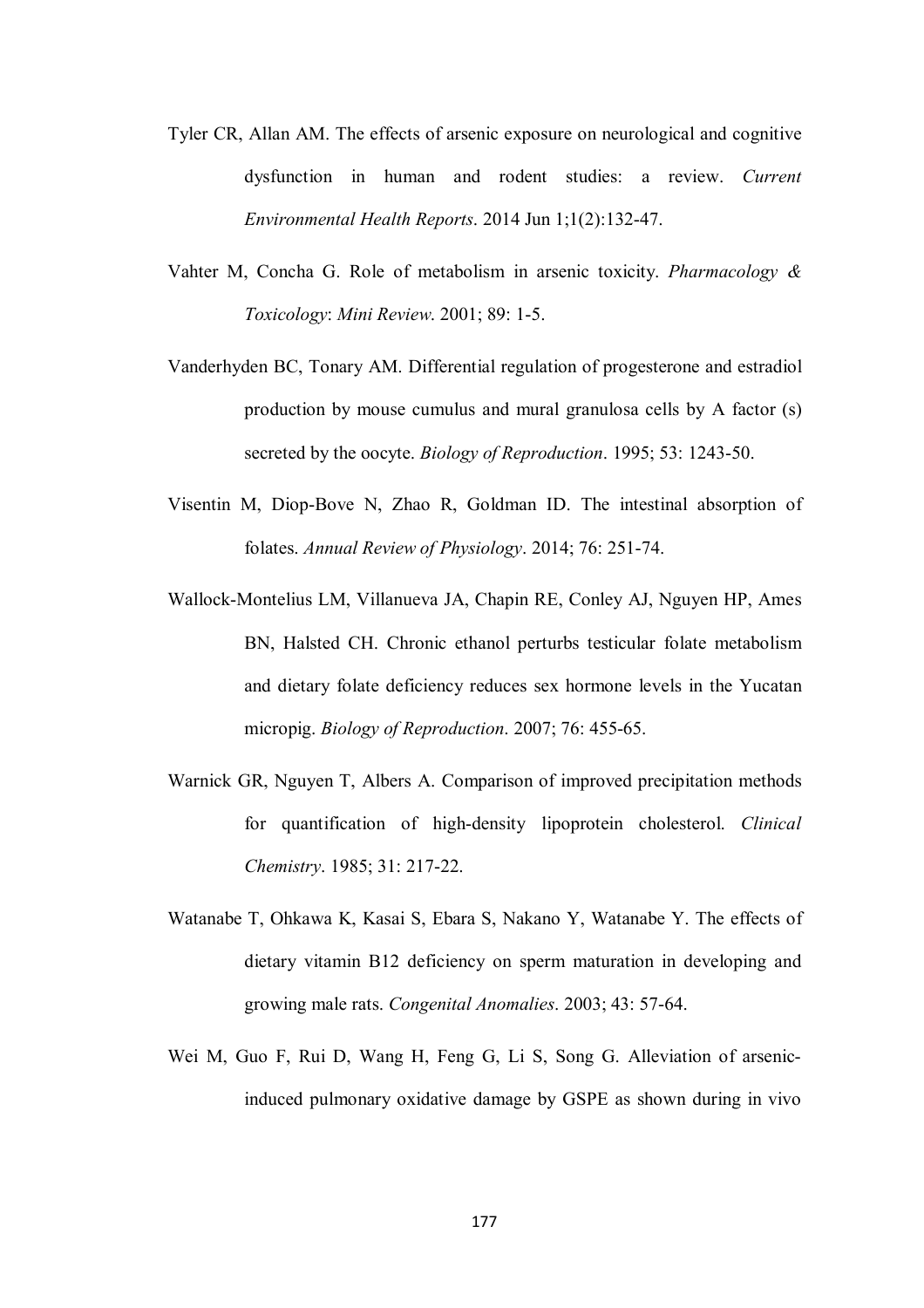and in vitro experiments. *Biological Trace Element Research*. 2018; 183: 80-91.

- Werner M, Gabrielson DG, Eastman J. Ultramicro determination of serum triglycerides by bioluminescent assay. *Clinical Chemistry*. 1981; 27: 268- 71.
- Weydert CJ, Cullen JJ. Measurement of superoxide dismutase, catalase and glutathione peroxidase in cultured cells and tissue. *Nature Protocols*. 2010; 5: 51.
- WHO. Environmental Health Criteria 18: Arsenic. Geneva: *World Health Organization, International Programme on Chemical Safety*. 1981.
- WHO. Environmental health criteria 224: Arsenic and arsenic compounds, 2<sup>nd</sup> edition. Geneva: *World Health Organization, International Programme on Chemical Safety*. 2001
- Yamanaka K, Hoshino M, Okamoto M, Sawamura R, Hasegawa A, Okada S. Induction of DNA damage by dimethylarsine, a metabolite of inorganic arsenics, is for the major part likely due to its peroxyl radical. *Biochemical and Biophysical Research Communications*. 1990; 168: 58-64.
- Yang CY, Chang CC, Tsai SS, Chuang HY, Ho CK, Wu TN. Arsenic in drinking water and adverse pregnancy outcome in an arseniasis-endemic area in northeastern Taiwan. *Environmental Research*. 2003; 91: 29-34.
- Yang HT, Chou HJ, Han BC, Huang SY. Lifelong inorganic arsenic compounds consumption affected blood pressure in rats. *Food and Chemical Toxicology*. 2007; 45: 2479-87.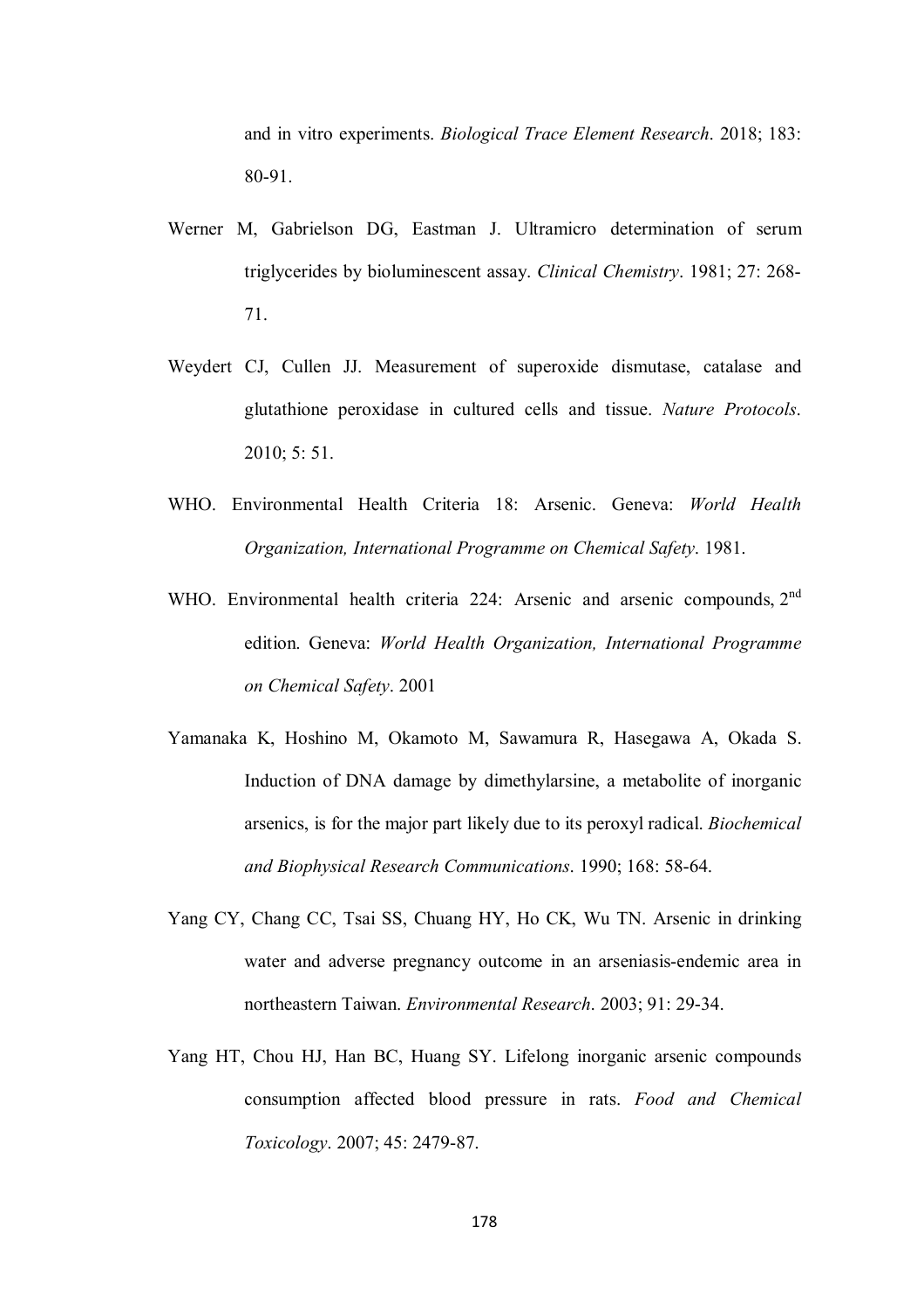- Yih LH, Peck K, Lee TC. Changes in gene expression profiles of human fibroblasts in response to sodium arsenite treatment. *Carcinogenesis*. 2002;23: 867- 76.
- Yong EL, Baird DT, Hillier SG. Mediation of gonadotrophin-stimulated growth and differentiation of human granulosa cells by adenosine-3′, 5′ monophosphate: one molecule, two messages. *Clinical Endocrinology*. 1992a; 37: 51-8.
- Yong EL, Baird DT, Yates R, Reichert Jr LE, Hillier SG. Hormonal regulation of the growth and steroidogenic function of human granulosa cells. *The Journal of Clinical Endocrinology & Metabolism*. 1992b; 74: 842-9.
- Young WC, Boling JL, Blandau RJ. The vaginal smear picture, sexual receptivity and time of ovulation in the albino rat. *The Anatomical Record*. 1941; 80: 37-45.
- Zachow RJ, Ramski BE, Lee H. Modulation of estrogen production and 17betahydroxysteroid dehydrogenase-type 1, cytochrome P450 aromatase, c-met, and protein kinase Balpha messenger ribonucleic acid content in rat ovarian granulosa cells by hepatocyte growth factor and folliclestimulating hormone. *Biology of Reproduction*. 2000; 62: 1851-7.
- Zadorozhnaja TD, Little RE, Miller RK, Mendel NA, Taylor RJ, Presley BJ, Gladen BC. Concentrations of arsenic, cadmium, copper, lead, mercury, and zinc in human placentas from two cities in Ukraine. *Journal of Toxicology and Environmental Health Part A*. 2000; 61: 255-63.